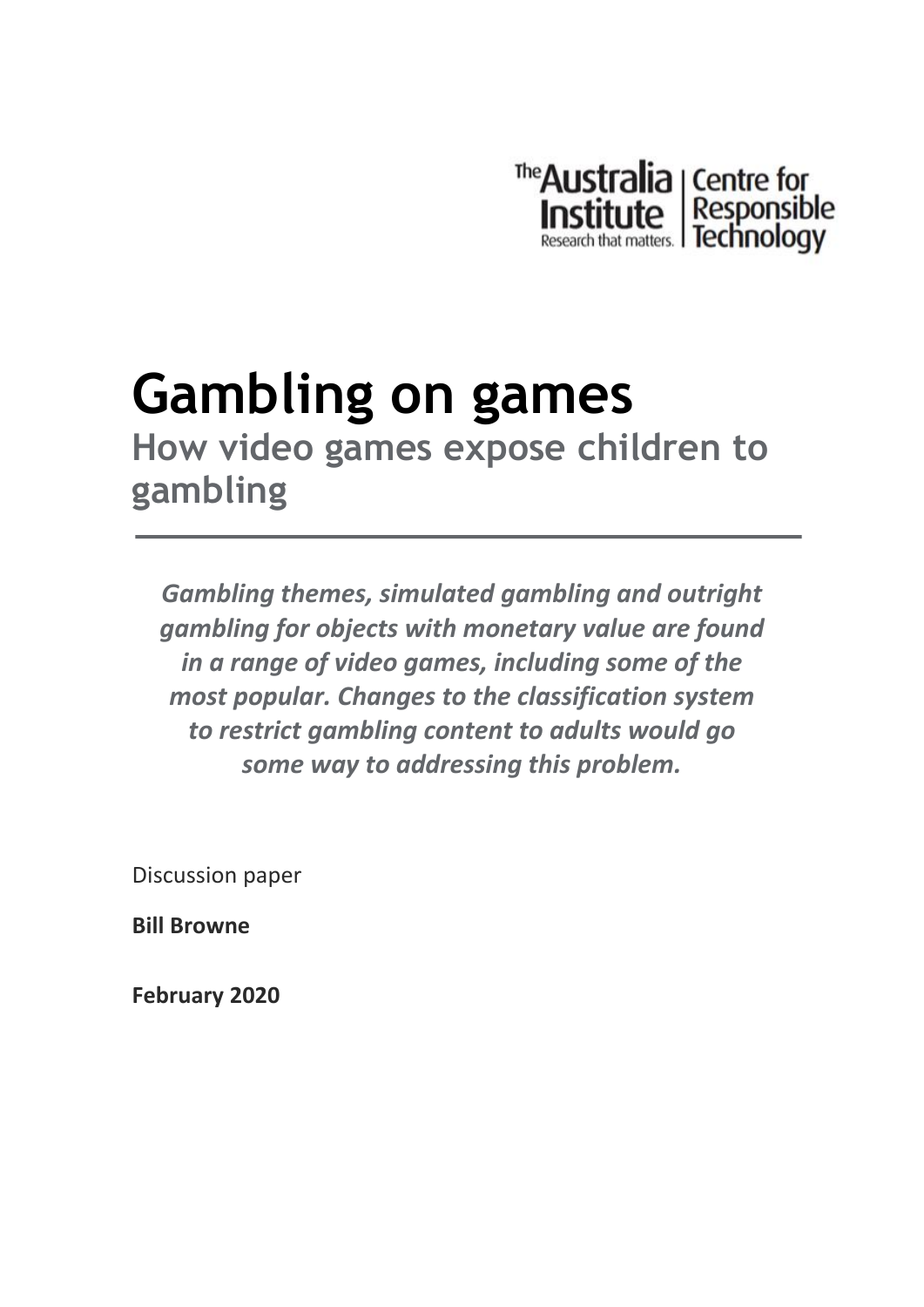### **About The Australia Institute**

The Australia Institute is an independent public policy think tank based in Canberra. It is funded by donations from philanthropic trusts and individuals and commissioned research. We barrack for ideas, not political parties or candidates. Since its launch in 1994, the Institute has carried out highly influential research on a broad range of economic, social and environmental issues.

### **About the Centre for Responsible Technology**

The Australia Institute established the Centre for Responsible Technology to give people greater influence over the way technology is rapidly changing our world. The Centre will collaborate with academics, activists, civil society and business to shape policy and practice around network technology by raising public awareness about the broader impacts and implications of data-driven change and advocating policies that promote the common good.

### **Our philosophy**

As we begin the 21st century, new dilemmas confront our society and our planet. Unprecedented levels of consumption co-exist with extreme poverty. Through new technology we are more connected than we have ever been, yet civic engagement is declining. Environmental neglect continues despite heightened ecological awareness. A better balance is urgently needed.

The Australia Institute's directors, staff and supporters represent a broad range of views and priorities. What unites us is a belief that through a combination of research and creativity we can promote new solutions and ways of thinking.

#### **Our purpose – 'Research that matters'**

The Institute publishes research that contributes to a more just, sustainable and peaceful society. Our goal is to gather, interpret and communicate evidence in order to both diagnose the problems we face and propose new solutions to tackle them.

The Institute is wholly independent and not affiliated with any other organisation. Donations to its Research Fund are tax deductible for the donor. Anyone wishing to donate can do so via the website at https://www.tai.org.au or by calling the Institute on 02 6130 0530. Our secure and user-friendly website allows donors to make either one-off or regular monthly donations and we encourage everyone who can to donate in this way as it assists our research in the most significant manner.

Level 1, Endeavour House, 1 Franklin St Canberra, ACT 2601 Tel: (02) 61300530 Email: [mail@tai.org.au](mailto:mail@tai.org.au) Website: www.tai.org.au ISSN: 1836-9014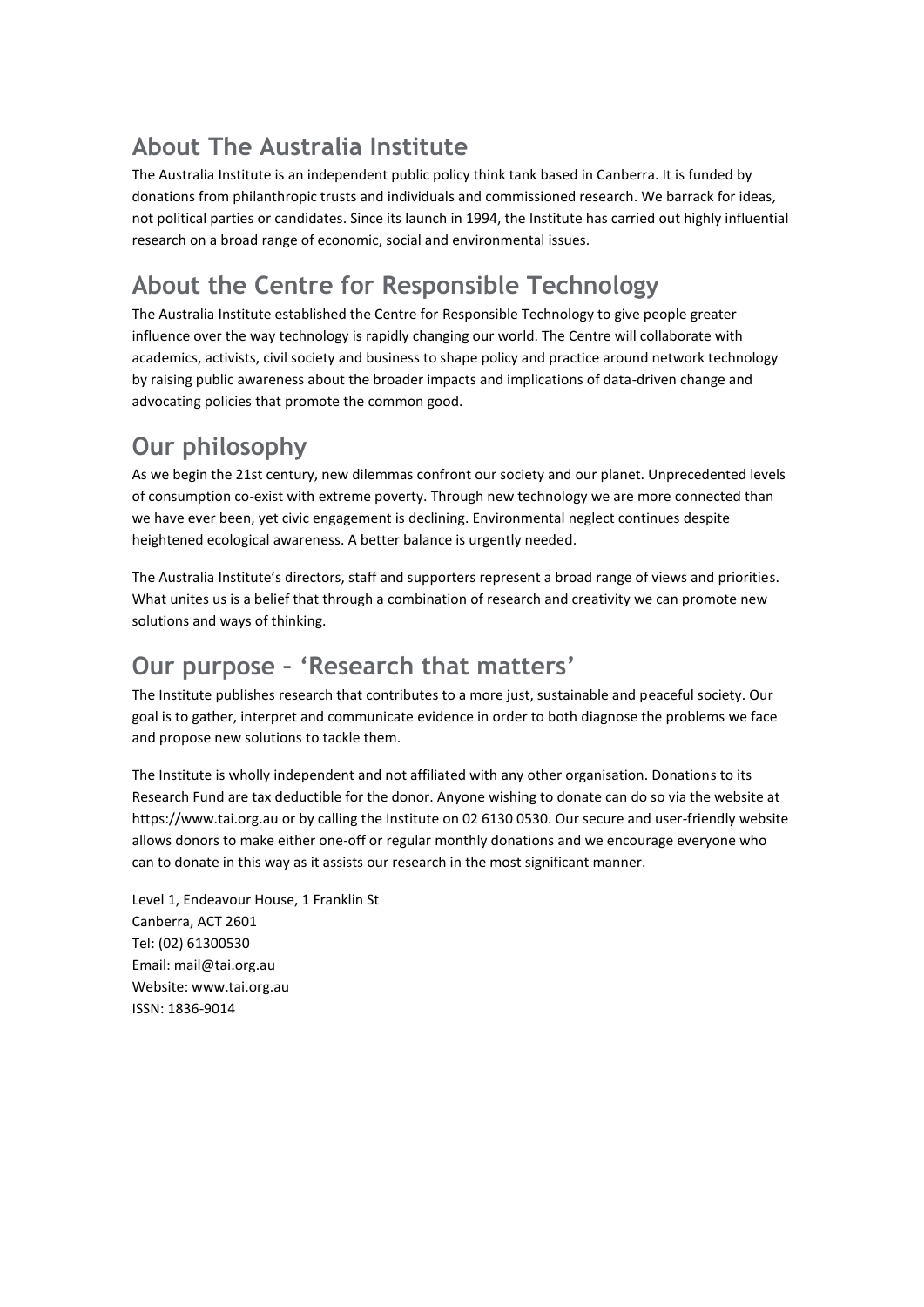# **Summary**

The presence of gambling and gambling technologies in video games is widespread, pernicious and often hidden. This report identifies four different categories of gambling– gaming crossover, each of which poses different risks and may need to be addressed in different ways: immersive and addictive technologies, simulated gambling, gambling within games and gambling via games.

| <b>Category</b>                                      | <b>Features</b>                                                                                                                                                                                         | <b>Potential harms</b>                                                                                                                                               | <b>Potential regulation</b>                                                                                                                                                                          |
|------------------------------------------------------|---------------------------------------------------------------------------------------------------------------------------------------------------------------------------------------------------------|----------------------------------------------------------------------------------------------------------------------------------------------------------------------|------------------------------------------------------------------------------------------------------------------------------------------------------------------------------------------------------|
| <b>Immersive</b><br>and<br>addictive<br>technologies | The "slotification" of<br>games that have no<br>thematic link to gambling:<br>intermittent rewards, no<br>real progress or changing<br>stages, lack of player<br>agency, ready availability,            | Gaming<br>disorder/video game<br>"addiction";<br>spending too much<br>time or money on<br>the game.                                                                  | Self-exclusion;<br>transparency around<br>time played (by session<br>and in total) and<br>money spent;<br>transparent systems.                                                                       |
| <b>Simulating</b><br>gambling                        | micro-transactions, etc.<br>Video games that ape<br>real-world gambling, in<br>some cases operated by<br>or promoting real-world<br>gambling providers (e.g.<br>virtual slots, social casino<br>games). | Normalisation and<br>romanticisation of<br>gambling; players<br>prompted to claim<br>rewards at real-<br>world gambling<br>venues; misleading<br>odds; collection of | Age limits for<br>simulated gambling;<br>banning gambling<br>providers from owning<br>or dealing with<br>simulated gambling<br>providers.                                                            |
| <b>Buying</b><br>chance-<br>based items              | Video games that allow<br>players to spend real-<br>world money on chance-<br>based virtual items of<br>value (e.g. "loot boxes",<br>"gacha games").                                                    | player data.<br>Correlation with<br>problem gambling<br>(causing or taking<br>advantage of);<br>enabling under-age<br>gambling.                                      | Age limits for buying<br>loot boxes; transparent<br>odds; refunds or rerolls<br>for undesirable loot<br>boxes; direct purchase<br>always an option;<br>spending limits; no pay<br>to win provisions. |
| <b>Gambling</b><br>via games                         | Placing bets on the<br>results of esports<br>matches or games of<br>chance using virtual<br>currencies or virtual<br>items with real monetary<br>value ("skin betting").                                | As with in-game<br>gambling; match<br>fixing; unlicensed<br>operators; scams.                                                                                        | Liability on game<br>developers for third-<br>party gambling; age<br>limits for trading<br>virtual items.                                                                                            |

| Table 1: Four categories of gambling-gaming crossover |  |  |  |  |  |
|-------------------------------------------------------|--|--|--|--|--|
|-------------------------------------------------------|--|--|--|--|--|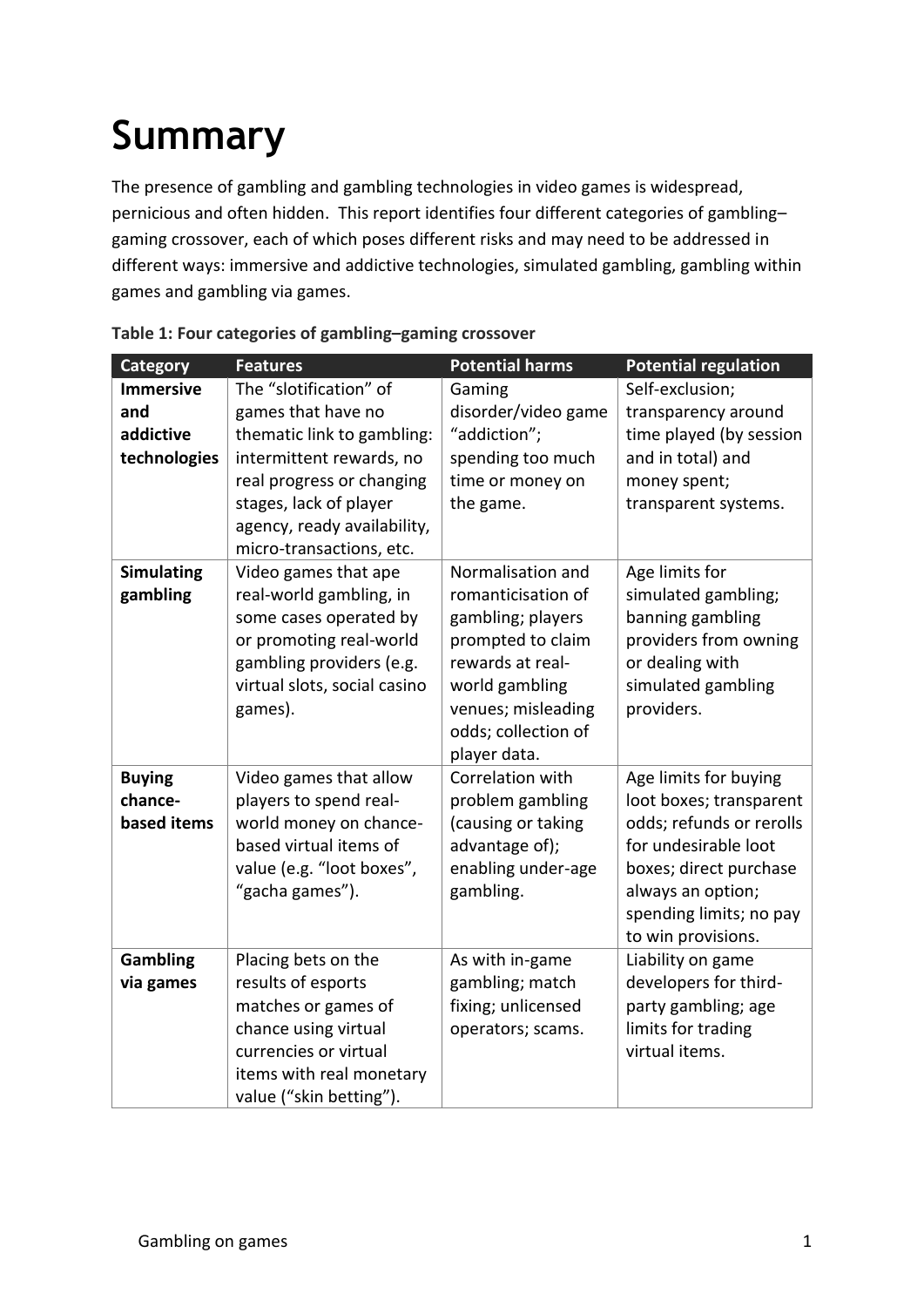The categories are roughly ranked from having the weakest gambling association to having the strongest gambling association, with the potential harms of less associated categories also found in the more pernicious categories. Much of the potential regulation for less associated categories would also help manage the harms of the more pernicious categories.

These issues go largely unaddressed by the current classification system, which addresses game content (sexual themes, depictions of drug use, etc) but not game functions.

The Department of Communication's 2020 review of Australian classification regulation $1$ provides an opportunity to address these missing elements. The computer game classification scheme should be updated to include:

- Details on how gambling themes (especially those with "incentives and rewards") should affect a game's classification.
- An R18+ rating for games that replicate the psychological elements of gambling, for example through loot boxes.
- An R18+ rating for games that feature real-world gambling branding or crosspromotions.

The classification scheme should also be expanded to better address video games sold online, including via mobile phone app stores. Given the sheer quantity of online games available, this may require self-regulation – but with real and significant financial penalties where failures of self-regulation exposes children to gambling content.

Broader regulation of video games, beyond the classification system, is also needed. At the least, video games that meet the psychological criteria of gambling should come under the scrutiny of state-based gambling regulators. There is also a need for parents, teachers and children to be educated about the potential risks involved with video games.

<sup>1</sup> Department of Communication (2020) *Review of Australian classification regulation*, https://www.communications.gov.au/have-your-say/review-australian-classification-regulation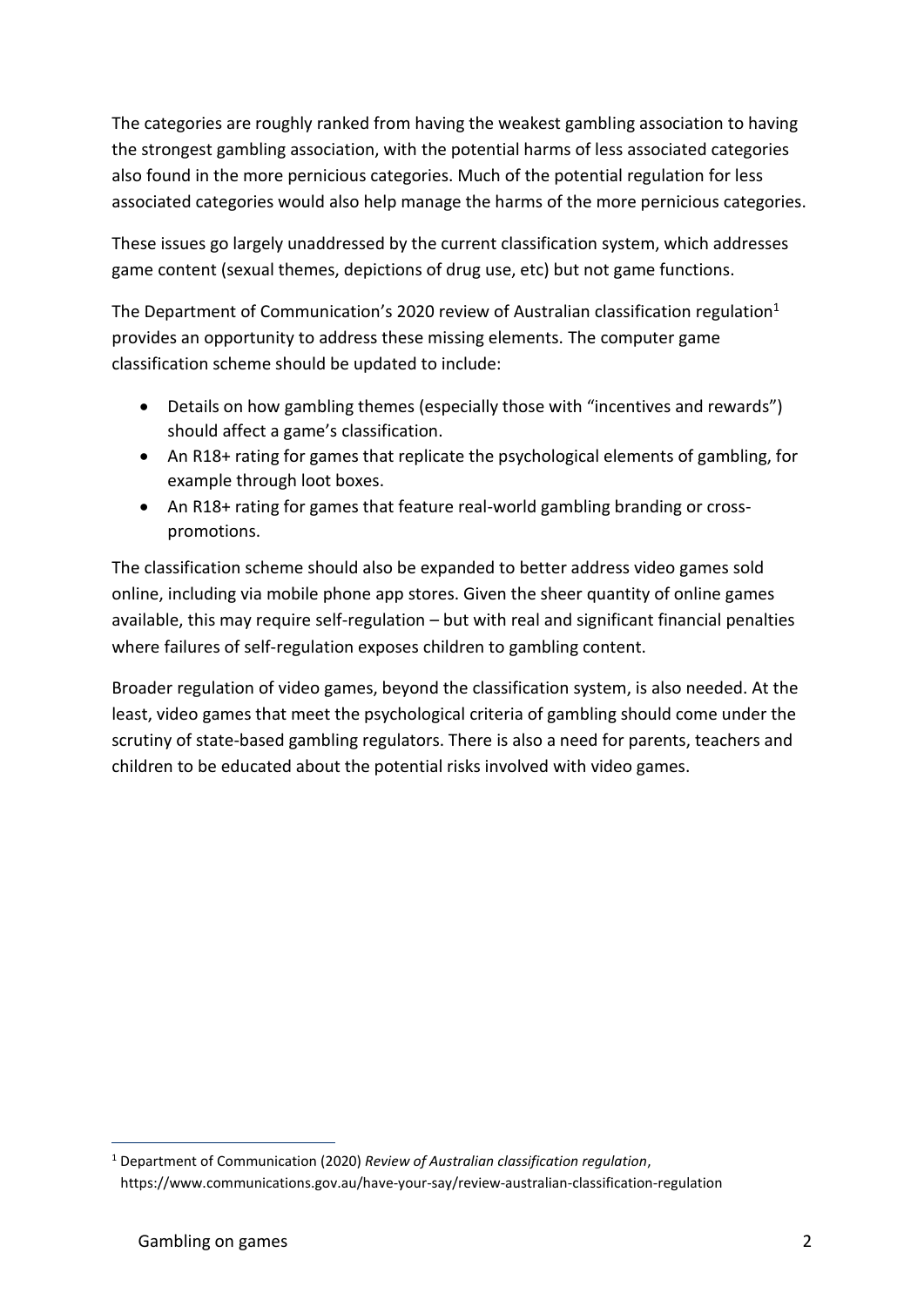### **Introduction**

"You know how you get people younger to gamble? Hand them a fucking telephone."

Mike Trask, then senior marketing manager of Bally Technologies (world's largest slot machine manufacturer)<sup>2</sup>

I don't know how else to say this, but I have a gambling problem. I didn't find this out at a casino. I found this out playing games.

Gaming journalist Heather Alexandra<sup>3</sup>

When someone gambles, they bet something of value ("the stakes") on an uncertain outcome, in order to win a prize. It can include an element of skill, such as a person wagering chips on a poker hand. Gambling can be distinguished from other risk–reward trade-offs like investing in the stock market or buying insurance because of two key features: gambling is at best zero-sum (winners gain at the sole expense of losers) and losses can be avoided by simply not taking part.<sup>4</sup>

Wagers are present in many different aspects of life. The traditional Hanukkah game of dreidel can be played for money, although usually a trivial amount. The psychological aspect of the game of poker depends on playing for chips or money. A child buying a booster pack of Pokemon cards may end up with cards with resale value much higher or lower than the booster pack cost. "Friendly wagers" on sporting matches or other outcomes are common among both children and adults.

At a more fundamental level, human motivation can be driven by uncertain prizes. "Variable ratio" reinforcement, where behaviour is rewarded unpredictably (e.g. sometimes on the first push of a button, sometimes on the  $20<sup>th</sup>$  push, or anywhere in between), can result in people responding more rapidly and persistently than they would to a predictable reward. Gambling, video games and other aspects of life have always taken advantage of this phenomenon to manipulate behaviour.

<sup>2</sup> Thompson (2015) *Engineers of addiction*, https://www.theverge.com/2015/5/6/8544303/casino-slotmachine-gambling-addiction-psychology-mobile-games

<sup>3</sup> Alexandra (2017) *Loot Boxes Are Designed To Exploit Us*, https://www.kotaku.com.au/2017/10/loot-boxesare-designed-to-exploit-us/

<sup>4</sup> See also Griffiths' five characteristics that differentiate gambling from other risk-related behaviours: Griffiths (1995) *Adolescent Gambling*, pp. 1–2, Psychology Press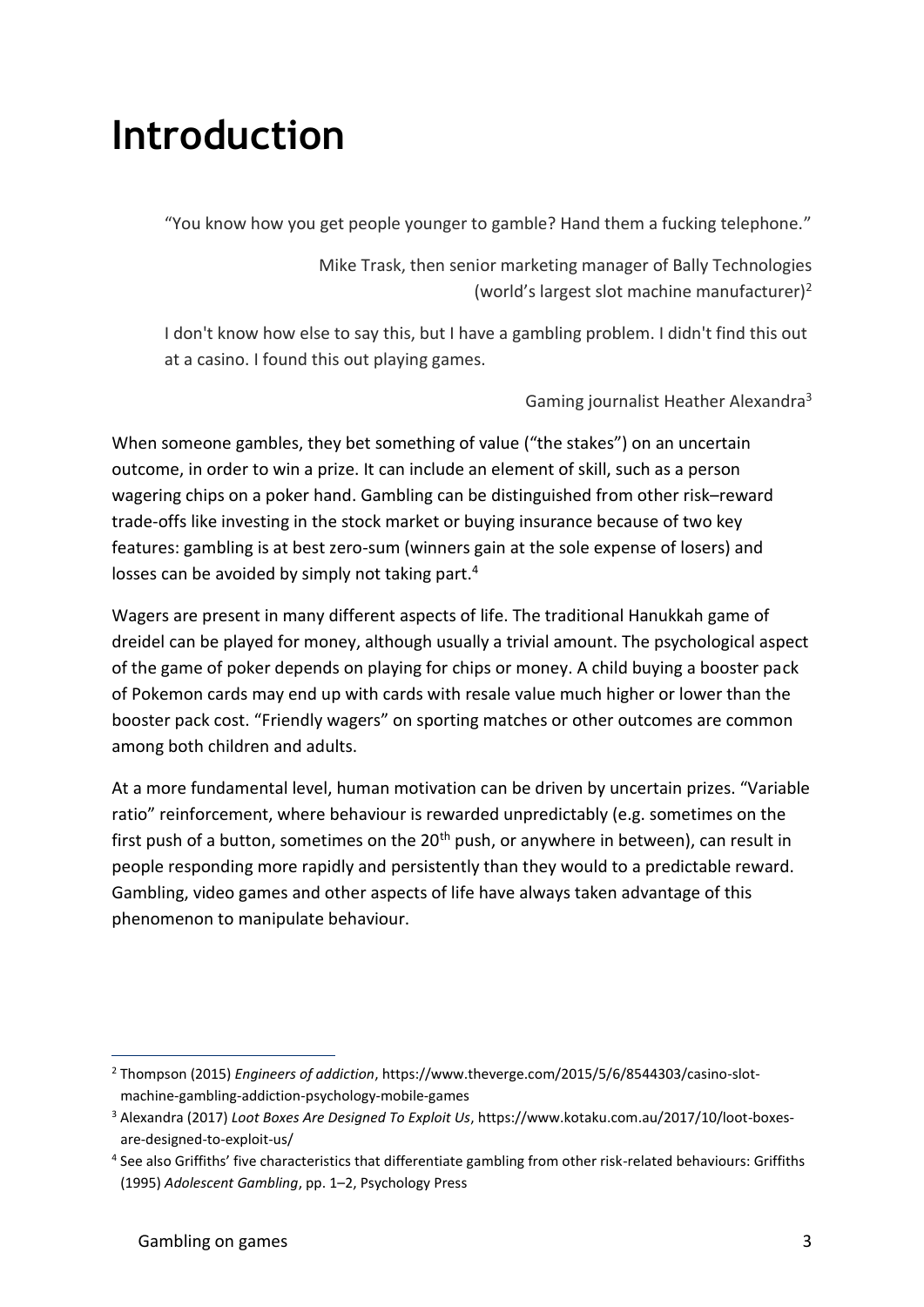If aspects of gambling have always been present in games played by children, and if gambling-like rewards are part of basic game design, why is it concerning that gambling elements are present in video games played by children?

This paper sets out to answer that question, and then offer potential regulations that could mitigate some of the harms.

### **Gaming and gambling in Australia**

The most recent Digital Australia report gives us a picture of gaming in Australia, including among young people:

- Two in three Australians play video games.
- Those aged 5–14 are the second most likely age group to play video games, at 81%.
- Children (ages 1–17) are 22% of all video game players in Australia.
- Girls aged 5–14 spend about 60 minutes a day playing video games; boys of the same age spend around 80 minutes a day. For both girls and boys, this is about 10 minutes less per day than the average for all Australians.<sup>5</sup>

The report also investigates parental attitudes to video games:

- Most parents have rules about when and for how long children can play video games, and what kinds of video games they can play.
- Parents report "gambling" elements as the sixth highest concern for them in interactive games, but this is not significantly different to their concern about gambling elements in movies and social media.
- 41% of parents identified "loot boxes" as a concern (discussed further below), more than the 33% who nominated in-game purchasing (also known as "microtransactions").<sup>6</sup>

### **Virtual items, loot boxes, micro-transactions, DLC and ingame currencies**

Many different types of video game allow players to collect virtual items, like in-game currencies, weapons, tools, allies, character options and cosmetic changes ("skins"). These virtual items can be acquired in a fixed progression (e.g., one every character level advanced) or by chance (e.g., killing a dragon gives you a magic sword 15% of the time).

As well as allowing virtual items to be earned through gameplay, some video games allow players to purchase virtual items with real money. These take two forms: "micro-

<sup>5</sup> Brand, Jervis, Huggins, & Wilson (2019) *Digital Australia 2020*, pp. 17, 23, 33, https://igea.net/2019/07/digital-australia-2020-da20/

<sup>6</sup> Brand et al. (2019) *Digital Australia 2020*, pp. 33, 35–37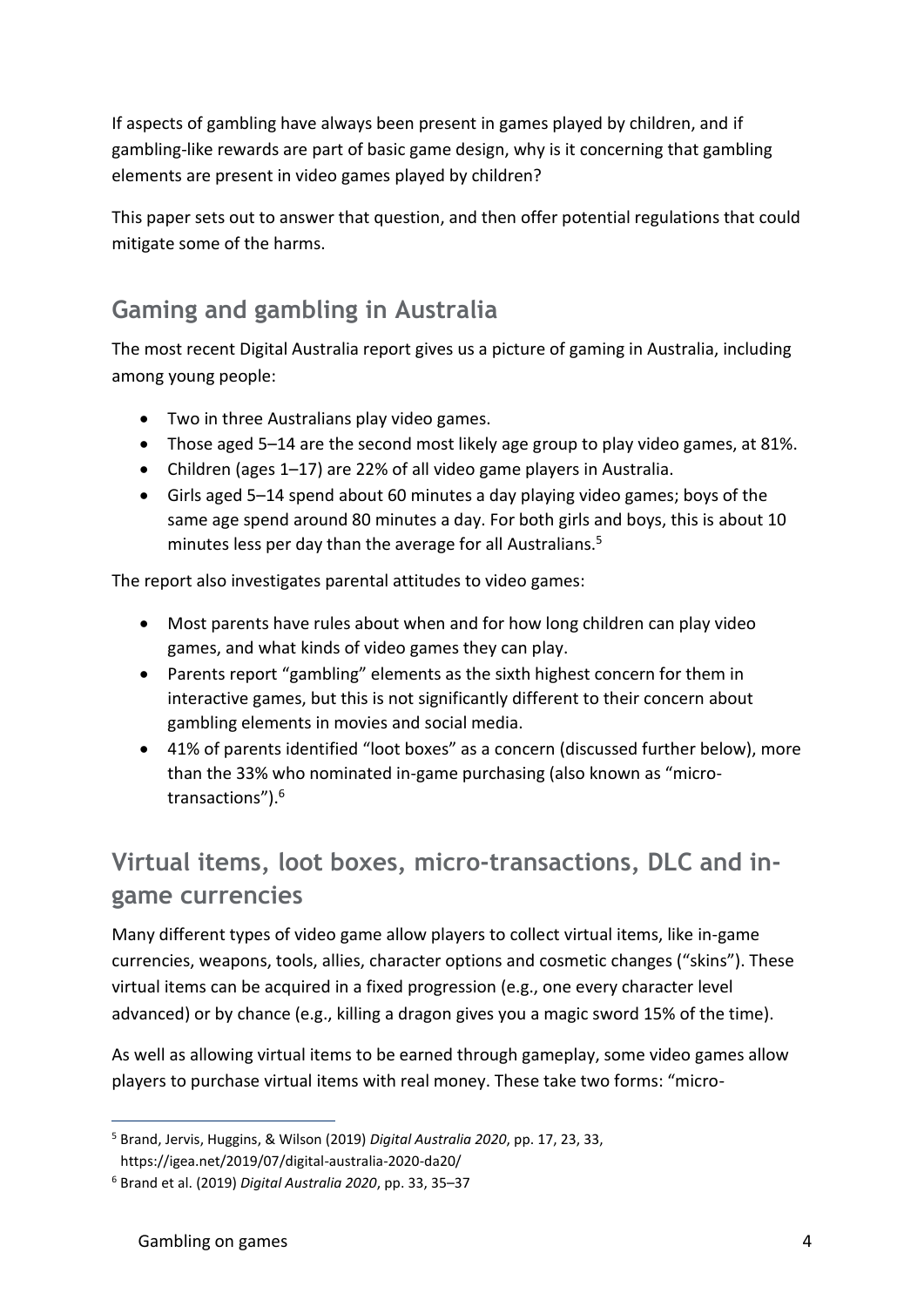transactions", in which someone spends small amounts of money to buy specific virtual items like 100 "gold coins" or a magic sword, and "loot boxes", when a player buys random virtual items with real money (or they buy an in-game currency with real money and spend the in-game currency on the random virtual items).

These virtual items can be useful ("pay to win") or purely cosmetic. Cosmetic changes are sometimes called "skins" (after the textures that can be used to "reskin" a 3D model so it looks different).

These variable rewards are called "loot boxes" because the virtual items are typically hidden in a crate. Once the player pays to open the crate, they receive one or more random virtual items of uncertain value.<sup>7</sup> Loot boxes are superficially similar to a lucky dip, in that every participant wins some kind of prize – but not necessarily a valuable one.

#### **Table 2: Explanation of terms**

|               | Invariable rate                     | Variable rate                    |
|---------------|-------------------------------------|----------------------------------|
| <b>Earned</b> | (No particular term): Players are   | Loot drops: Players are rewarded |
| in-game       | rewarded with set virtual items for | with random virtual items for    |
|               | achieving objectives.               | achieving objectives.            |
| Paid for      | Micro-transactions: Real money is   | Loot crates: Real money is       |
|               | exchanged for set virtual items.    | exchanged for random virtual     |
|               |                                     | items.                           |

#### **Table 3: Cosmetic, pay to win and virtual currency virtual items, compared to DLC**

| Variety               | <b>Description</b>                                                   |
|-----------------------|----------------------------------------------------------------------|
| <b>Cosmetic/Skins</b> | These changes to game aesthetics do not change the difficulty of     |
|                       | the game or the player's competitiveness.                            |
| Pay to win            | These changes to game content lower the difficulty of the game or    |
|                       | increase the player's competitiveness.                               |
| In-game currencies    | These are used to buy virtual items and opportunities in game,       |
|                       | including in some cases the ability to keep playing without a pause. |
| <b>Downloadable</b>   | These additions to game content expand the game experience in a      |
| content (DLC)         | substantial way, by introducing new character options, new           |
|                       | challenges, new locations, etc.                                      |

Source: Based on the classification in Zendle, Ballou, & Meyer (2019) *The changing face of desktop video game monetisation: An exploration of trends in loot boxes, pay to win, and cosmetic microtransactions in the most-played Steam games of 2010-2019*, https://psyarxiv.com/u35kt

Some platforms allow virtual items to be sold. Others allow them to be traded; in these cases, third-party markets and brokers can be used to sell the goods for real money and

 $<sup>7</sup>$  In practice, the random number generator is only used once the player pays to open the crate. It is a conceit</sup> of the game that there is something "in" the crate already.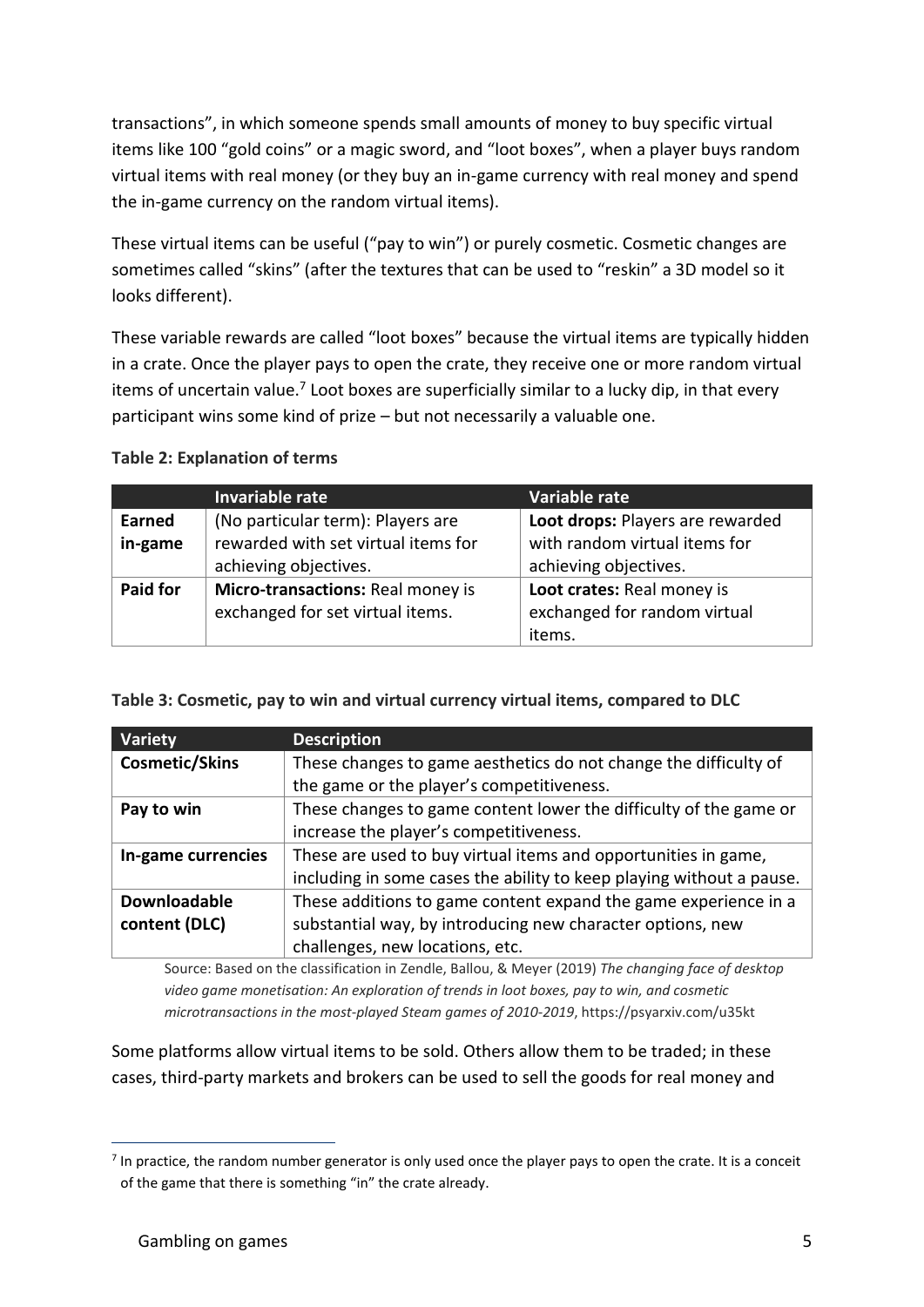then arrange a "trade" in-game. Even where virtual items are "locked" to a particular account, the account itself can be sold for real money.

For the purposes of this report, "loot boxes" that are achieved through in-game effort and skill rather than bought are called "loot drops". Any risk factors from these loot drops come under category 1, "immersive and addictive technologies". But when loot boxes are bought, the introduction of real-world money turns the technology from playing on some of the same psychological behaviours as gambling to potentially constituting a form of gambling.

#### **Classification**

Since 2012, Australia has had separate classification systems for film and television and for computer games. However, while legally distinct the guidelines for classification are very similar. In both cases, the guidelines focus on five main types of content – violence, sex, language, drug use and nudity  $-$  as well as a general category "themes" for social issues. $8$ 

The Department of Communication is currently conducting a review into the classification system, with the consultation period ending in February 2020. The review will be considering several elements particularly important for video game classification, including whether the criteria reflect community standards, the type of content that should be classified and who should be responsible for classifying content.<sup>9</sup>

The current computer game classification scheme is focused on video game content, rather than video game function or "architecture". The scheme does consider "interactivity" (and degrees of interactivity, e.g. third person vs first person) as an aggravating factor, since it can be more confronting to "participate" in violent or sexual content during a video game than to watch it passively. However, video game functions like in-game purchases, tracking and sharing players' personal information, in-game chat and opportunities to game are not considered, but they also contribute to the risks posed by video games.

Another issue is how video games sold online are classified. The Australian Government Classification Board has a relationship with the International Age Rating Coalition, which allows game developers to self-report against certain criteria, which results in a classification that matches the general Australian classification scheme. These are displayed across some major online app/video game stores.<sup>10</sup> However, while opt-in parental controls may stop children from downloading these games, there is no positive confirmation of a

<sup>&</sup>lt;sup>8</sup> "Social issues such as crime, suicide, drug and alcohol dependency, death, serious illness, family breakdown and racism." *Guidelines for the Classification of Computer Games 2012* (Cth), https://www.legislation.gov.au/Details/F2012L01934

<sup>9</sup> Department of Communication (2020) *Review of Australian classification regulation*

<sup>10</sup> IARC (n.d.) *About the International Age Rating Coalition*, http://www.globalratings.com/about.aspx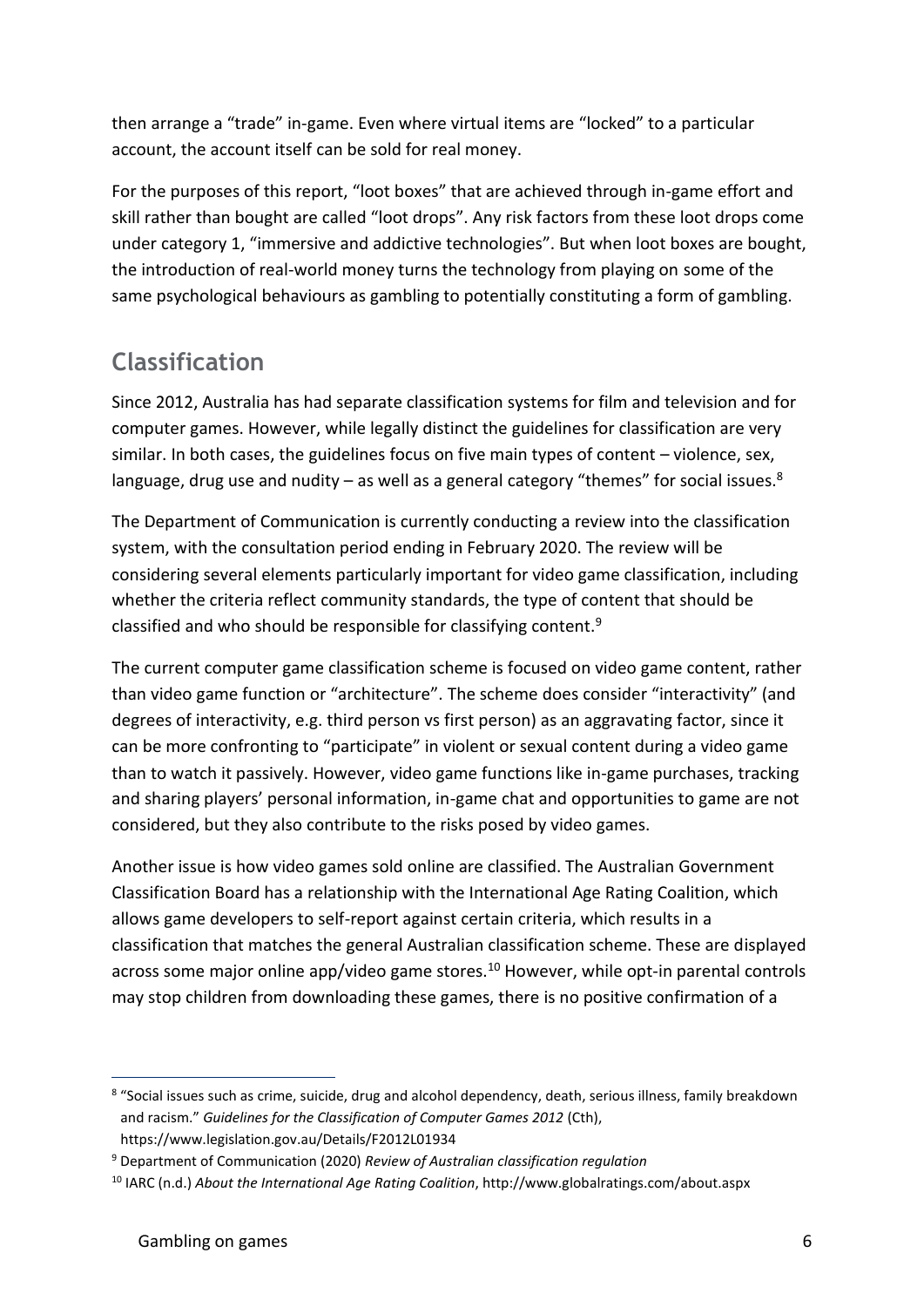user's age – as there would be if the games were purchased from a store.<sup>11</sup> Furthermore, not all major online game stores participate in the International Age Rating Coalition, and allowing game developers to self-report runs the risk of them not correctly applying the classification scheme to their game.

#### **Figure 1: Parental controls on Google Play, showing Australian classifications**



Source: Screenshot from author's phone.

<sup>11</sup> See for example Google Play Help (n.d.) *Set up parental controls on Google Play*, https://support.google.com/googleplay/answer/1075738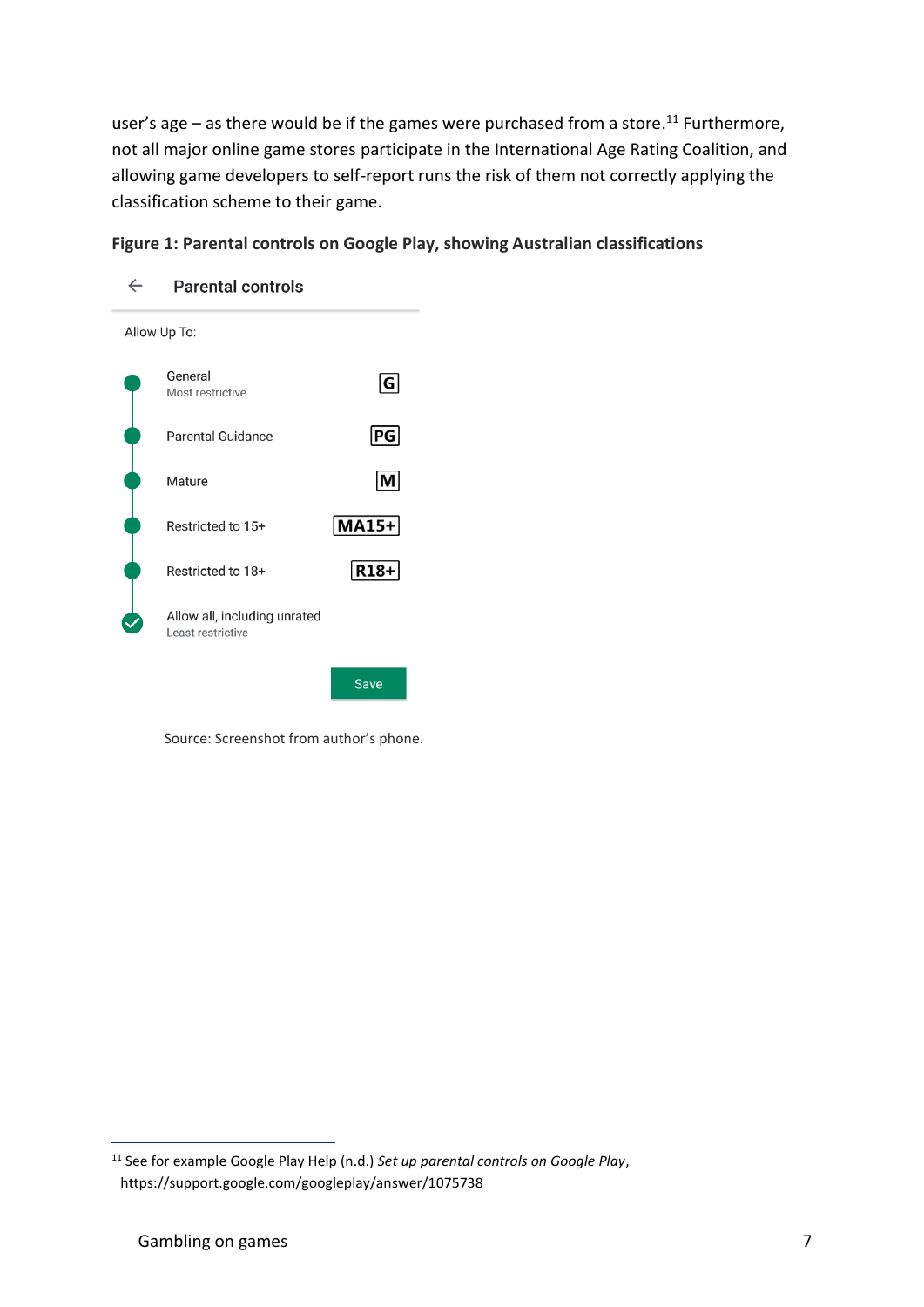# **Category 1: Immersive and addictive technologies**

The first category of gambling–gaming crossover is the use of immersive and addictive technologies in video games. Even games with no gambling-based content or themes can use the same principles as gambling to make their products more engaging, to encourage players to play longer and to create additional profit sources.

For decades, video games have taken advantage of psychological principles like variable ratio reinforcement to make players play at high and consistent rates for long times, and to discourage players from "pausing" or "quitting" playing. Video games allow for multiple overlapping variable ratio schedules: "You're trying to level up, advance your avatar, get rare add-ons, build up game currency, all at the same time. What this means is that there is a regular trickle of some kind of reinforcement".<sup>12</sup> Reports of addiction to video gaming, and analogies to the better-established concept of gambling addiction, go back to at least the early 1990s.<sup>13</sup>

Initially, when video game companies relied on one-off sales of games, the commercial incentives for keeping players playing indefinitely were lower. The rise of subscription-based MMOs (massively multiplayer online games) in the 1990s created a different model: one that depended on monthly subscriptions, and therefore prolonged playing.

More recently, the rise of free-to-play video games (including mobile games) have seen designers more frequently and consciously used poker machine systems in video games, a process called "slotification" (from "slot machines" and "gamification"). Modern games may benefit from prolonged playing because they charge subscription fees, run in-game advertisements, charge players to keep playing or include micro-transactions or loot boxes.

Poker machine-like features in these modern games include:

- Variable ratio reinforcement (leaving the player "wanting more");
- Disassociation through in-game currencies (players lose track of how much real money has been spent);

<sup>12</sup> Wiltshire (2017) *Behind the addictive psychology and seductive art of loot boxes*, https://www.pcgamer.com/au/behind-the-addictive-psychology-and-seductive-art-of-loot-boxes/

<sup>13</sup> Forrest, King, & Delfabbro (2015) *The Gambling Preferences and Behaviors of a Community Sample of Australian Regular Video Game Players*,

https://www.researchgate.net/publication/273638601\_The\_Gambling\_Preferences\_and\_Behaviors\_of\_a\_Co mmunity\_Sample\_of\_Australian\_Regular\_Video\_Game\_Players; see also Hopson (2001) *Behavioral Game Design*, https://www.gamasutra.com/view/feature/131494/behavioral\_game\_design.php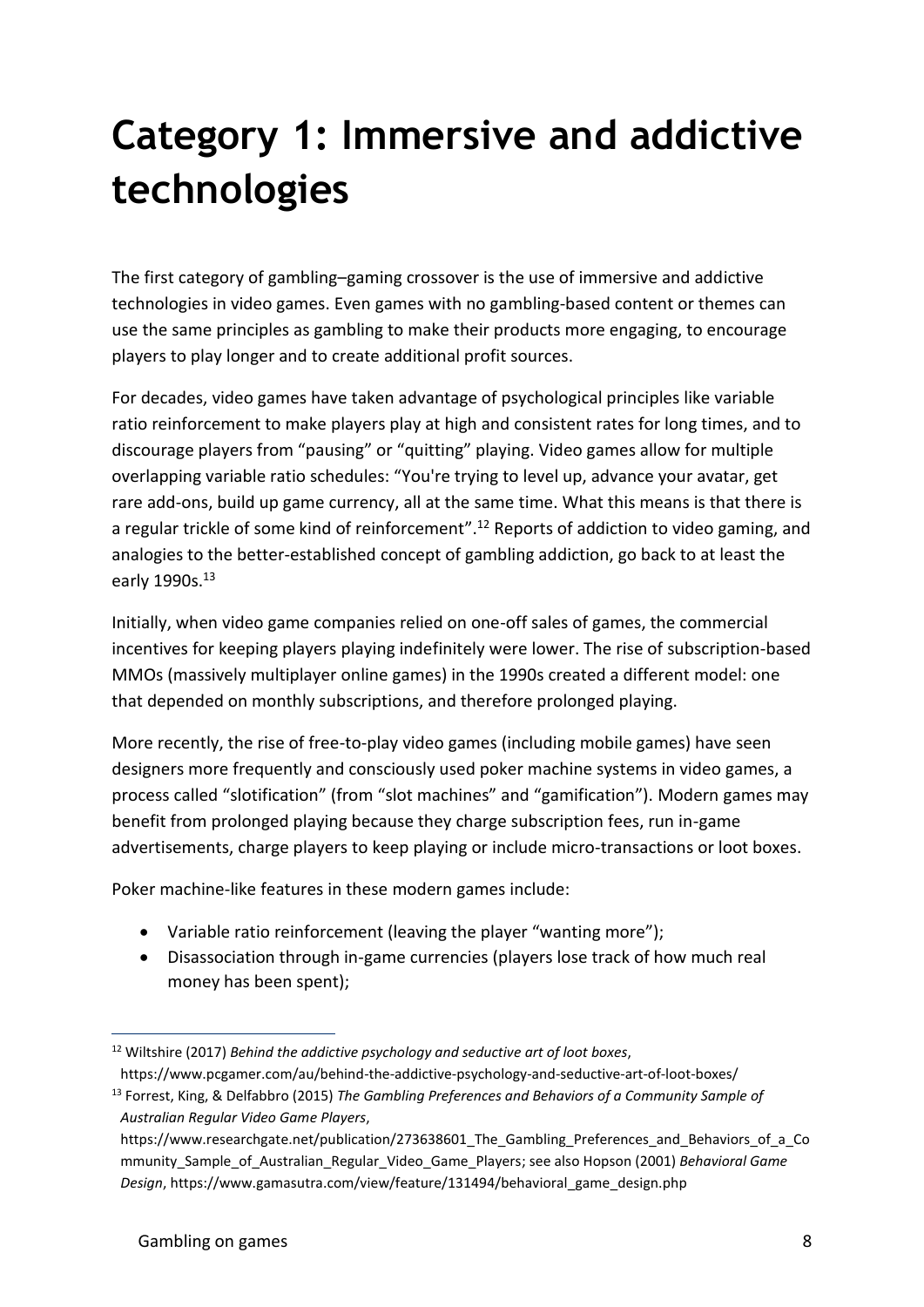- Complicated maths and non-transparent odds (systems of reward are complex and hard to understand);
- Low barriers to entry (free-to-play, but not necessarily free to keep playing or free to win);
- Progress gates (pausing play unless players pay);
- Entrapment ("chasing losses") and other mechanisms encouraging continued spending;
- Limited skill-based play or decision-making required;
- Intrusive and unavoidable solicitations;
- Hard to keep track of expenditure;
- Ability to hide playing or play in private;
- Social interaction with a competitive or reinforcement effect;
- Immersion;
- Accompanying visual and audio stimulation;
- Ready and constant availability and no cool-off period (mobile phone is always with you; in-app/in-game purchases that do not interrupt the flow of play); and
- No sense of progress or end points. $^{14}$

Many MMO and mobile games have these poker machine-like features, as do non-gaming apps like Facebook, Instagram and Tinder. The term "the machine zone" has been coined to describe the sense of flow that people experience while playing certain video games or poker machines, but also while scrolling through Facebook or Tinder. With intermittent rewards, no breaks or changes in state and constant simulation, people can lose track of time, money and their responsibilities.<sup>15</sup>

By 2002, people were documenting so-called "MMORPG addiction" (MMORPGs being the most popular sub-set of MMOs at the time), with a significant share of MMO players having

<sup>14</sup> Australian Senate (2018) *Gaming micro-transactions for chance-based items*, pp. 32–37, 44–45,

https://www.aph.gov.au/Parliamentary\_Business/Committees/Senate/Environment\_and\_Communications/ Gamingmicro-transactions; Baker (2016) *This Is What Product Designers Should Learn From The Slot Machine Industry*,

https://www.gamasutra.com/blogs/AdrianBaker/20160307/267386/This\_Is\_What\_Product\_Designers\_Shoul d\_Learn\_From\_The\_Slot\_Machine\_Industry.php; Krook (2017) *The business of addiction: how the video gaming industry is evolving to be like the casino industry*, http://theconversation.com/the-business-ofaddiction-how-the-video-gaming-industry-is-evolving-to-be-like-the-casino-industry-83361; Shokrizade (2013) *The Top F2P Monetization Tricks*,

https://www.gamasutra.com/blogs/RaminShokrizade/20130626/194933/The\_Top\_F2P\_Monetization\_Tricks .php; (2013) *Systems of Control in F2P*,

https://www.gamasutra.com/blogs/RaminShokrizade/20130516/192386/Systems of Control in F2P.php; Thompson (2015) *Engineers of addiction*; Wiltshire (2017) *Behind the addictive psychology and seductive art of loot boxes*

<sup>15</sup> Madrigal (2013) *The Machine Zone: This Is Where You Go When You Just Can't Stop Looking at Pictures on Facebook*, https://www.theatlantic.com/technology/archive/2013/07/the-machine-zone-this-is-where-yougo-when-you-just-cant-stop-looking-at-pictures-on-facebook/278185/; Thompson (2015) *Engineers of addiction*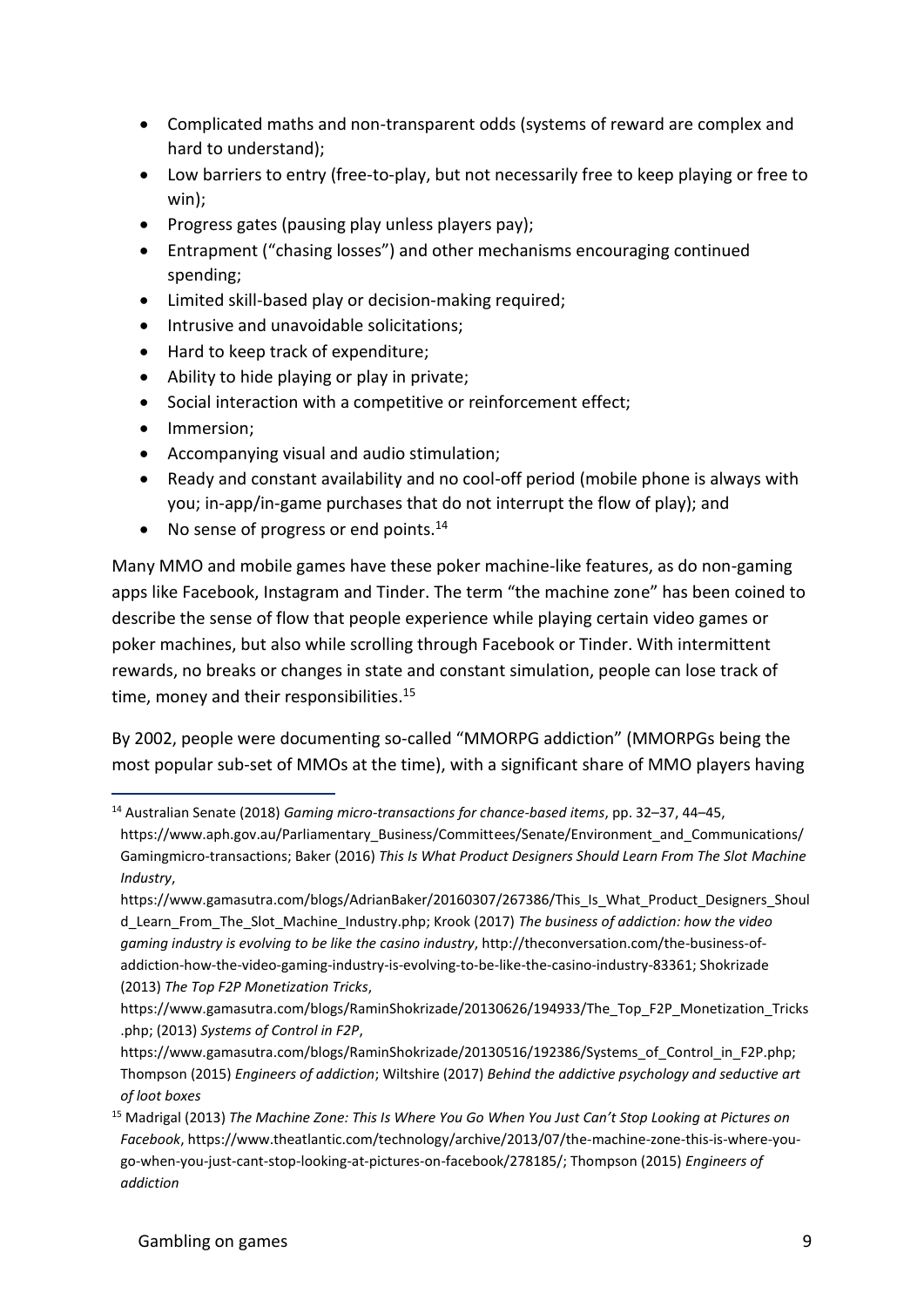played a game for 10 or more hours continuously, "often" losing sleep because of the game and playing the game even when "not really enjoying it". 40–67% of (apparently selfselected) respondents reported that they "would consider myself addicted to the game".<sup>16</sup>

In 2019, the World Health Organisation officially recognised "gaming disorder" as a medical condition, characterised by:

impaired control over gaming, increasing priority given to gaming over other activities to the extent that gaming takes precedence over other interests and daily activities, and continuation or escalation of gaming despite the occurrence of negative consequences.<sup>17</sup>

Whether "addiction" is the right term to use for playing video games extensively in a way that negatively affects a person's life is disputed, but some players certainly experience negative effects in the rest of their lives from the video games that they play – and gambling elements are used in video games to keep players playing beyond when they would otherwise stop.

<sup>&</sup>lt;sup>16</sup> Results reported by age group and gender.

<sup>17</sup> Park (2019) *WHO Says Gaming Disorder Is a Medical Condition*, https://time.com/5597258/gaming-disordericd-11-who/; WHO (n.d.) *Gaming disorder*, http://www.who.int/features/qa/gaming-disorder/en/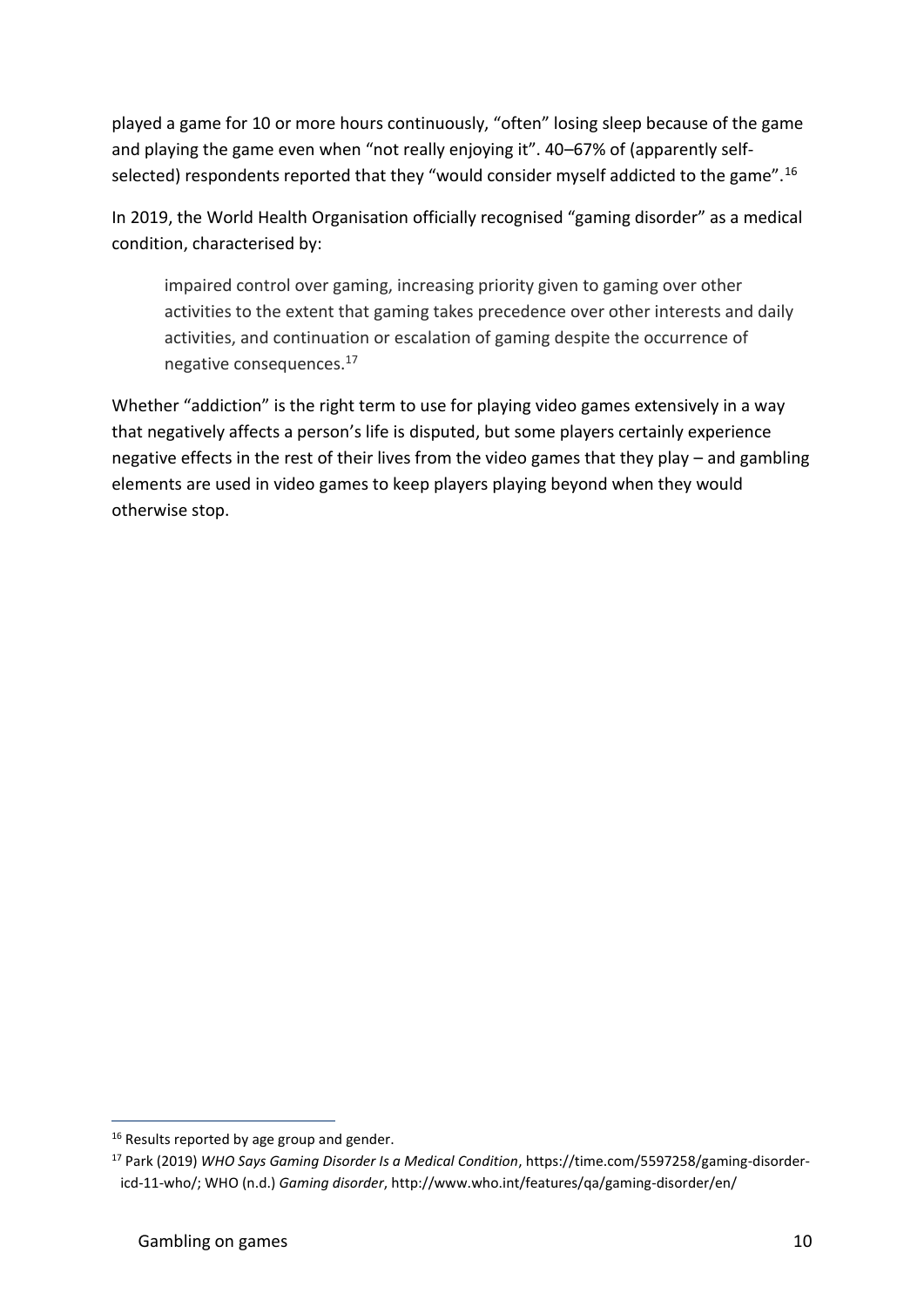# **Category 2: Simulated gambling**

The second category of gambling–gaming crossover is video games with gambling content or themes. What distinguishes these games from actual gambling is that players are playing with and for an in-game currency with no monetary value. The harm, if any, comes from the games' immersive and addictive qualities, from normalising and romanticising gambling or by making players more vulnerable to becoming problem gamblers.

A fairly innocuous example is the "Game Corner" in the original Pokemon games, released in 1996. Players who reach the Game Corner about halfway through the game can buy "coins" using the main in-game currency, and then wager those coins on poker machines. Players that win enough coins can spend them on virtual items, including some exclusive to the Game Corner. Players can also buy enough coins outright using the main in-game currency to buy the virtual items, bypassing the gambling component.<sup>18</sup>

#### **Figure 2: Pokemon Red slot machine**



Source: Serebii.net (n.d.) *Pokémon Red & Blue - Game Corner*, https://www.serebii.net/rb/gamecorner.shtml

In the Pokemon games released in 2009, the poker machines were removed for audiences outside of Japan "to comply with PEGI [Pan European Game Information] guidelines concerning gambling".<sup>19</sup> The games were replaced by a Minesweeper-like game that the player can still wager on.<sup>20</sup>

The fact that the game developers removed the gambling *theme* (poker machines) but not the gambling *content* (wagering) is interesting. It suggests that the concern was that people

<sup>&</sup>lt;sup>18</sup> The slot machines are supposedly rigged so that they are less skills-based than they appear, but players who learn the right method will make a profit on average. Crystal\_ (2016) *Pokemon R/B/Y - Mechanics and hidden secrets of slot machines*, https://www.youtube.com/watch?v=u4fjbJnz7O4; StrategyWiki (n.d.) *Pokémon Red and Blue/Celadon City*, https://strategywiki.org/wiki/Pok%C3%A9mon\_Red\_and\_Blue/Celadon\_City

<sup>19</sup> Towell (2009) *European Pokemon Platinum's missing Game Corner explained*,

https://www.gamesradar.com/european-pokemon-platinums-missing-game-corner-explained/

<sup>&</sup>lt;sup>20</sup> Bulbapedia (n.d.) *Voltorb Flip*, https://bulbapedia.bulbagarden.net/wiki/Voltorb\_Flip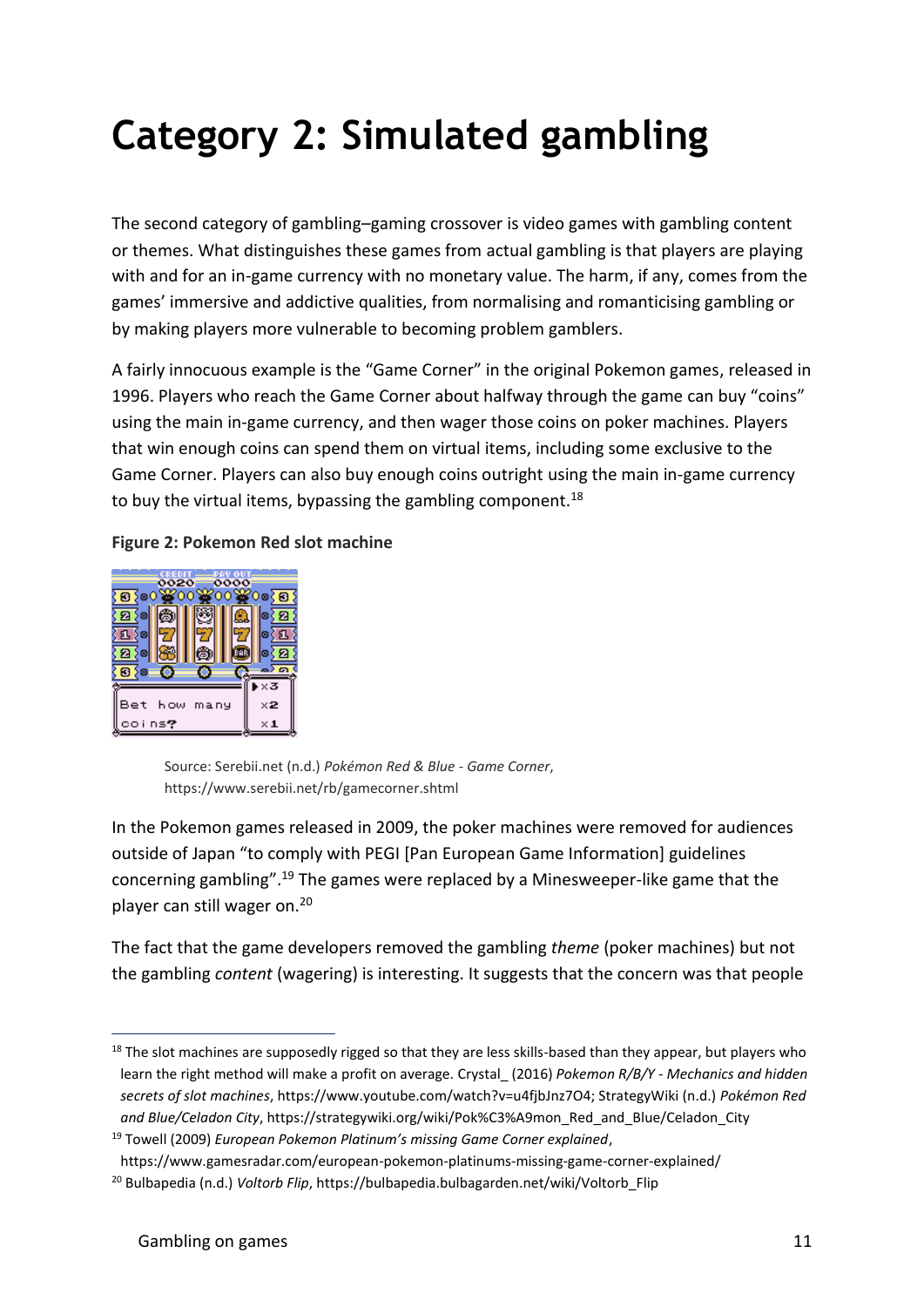would associate the in-game slot machines with real-world poker machines, rather than that people would get "hooked" on wagering.

The extent of the correlation between gambling behaviour and video game behaviour is contested. Some studies have found a strong correlation. Others have found weak correlations, or even that video game players enjoy gambling less and are better able to identify that a simulated gambling game was based on luck, not skill. $^{21}$ 

The Victorian Responsible Gambling Foundation conducted a survey of Australians who are self-identified "gamers". It found that "the link between video gaming and gambling may not be strong", with no significant correlation between video gaming and gambling. The study did not look specifically at video games with simulated gambling. The authors suggested a longitudinal study or study of the gaming background of problem gamblers as possible next steps in this field.<sup>22</sup>

The influence of simulated gambling is disputed. In 2015, a small exploratory study suggests that social casino games (a subset of simulated gambling taking place on or via social media) trigger a desire to gamble for real money in some vulnerable gamblers, but they are a useful distraction for other vulnerable gamblers. $^{23}$ 

In the United Kingdom, 12% of children aged 11–16 years have played simulated gambling games online, mostly slot/fruit machine games, casino games, poker and bingo.<sup>24</sup>

#### **"Digital convergence" and cross-marketing**

A particularly worrying example of simulated gambling is video games that are crossbranded with real-world casinos, poker machines and other gambling. This phenomenon of video games becoming more gambling-like and gambling becoming more game-like is called "digital convergence".

Gambling operators like Caesars Entertainment, IGT (International Gaming Technology) and Churchill Downs Incorporated have bought online games companies.<sup>25</sup> Others have reached

<sup>21</sup> Forrest et al. (2015) *The Gambling Preferences and Behaviors of a Community Sample of Australian Regular Video Game Players*

<sup>22</sup> <https://link.springer.com/article/10.1007/s10899-015-9535-0>

<sup>23</sup> Gainsbury, Hing, Delfabbro, Dewar, & King (2015) *An Exploratory Study of Interrelationships Between Social Casino Gaming, Gambling, and Problem Gambling*,

https://www.researchgate.net/publication/267271433 An Exploratory Study of Interrelationships Betwee n\_Social\_Casino\_Gaming\_Gambling\_and\_Problem\_Gambling

 $24$  Note that some percentages have had to be converted from portion of those aware of loot boxes (52%) to portion of all 11–16 year olds: Gambling Commission (2019) *Young People and Gambling*, pp. 2, 36, 41–42, https://www.gamblingcommission.gov.uk/news-action-and-statistics/Statistics-and-research/Levels-ofparticipation-and-problem-gambling/Young-persons-survey.aspx

<sup>25</sup> Thompson (2015) *Engineers of addiction*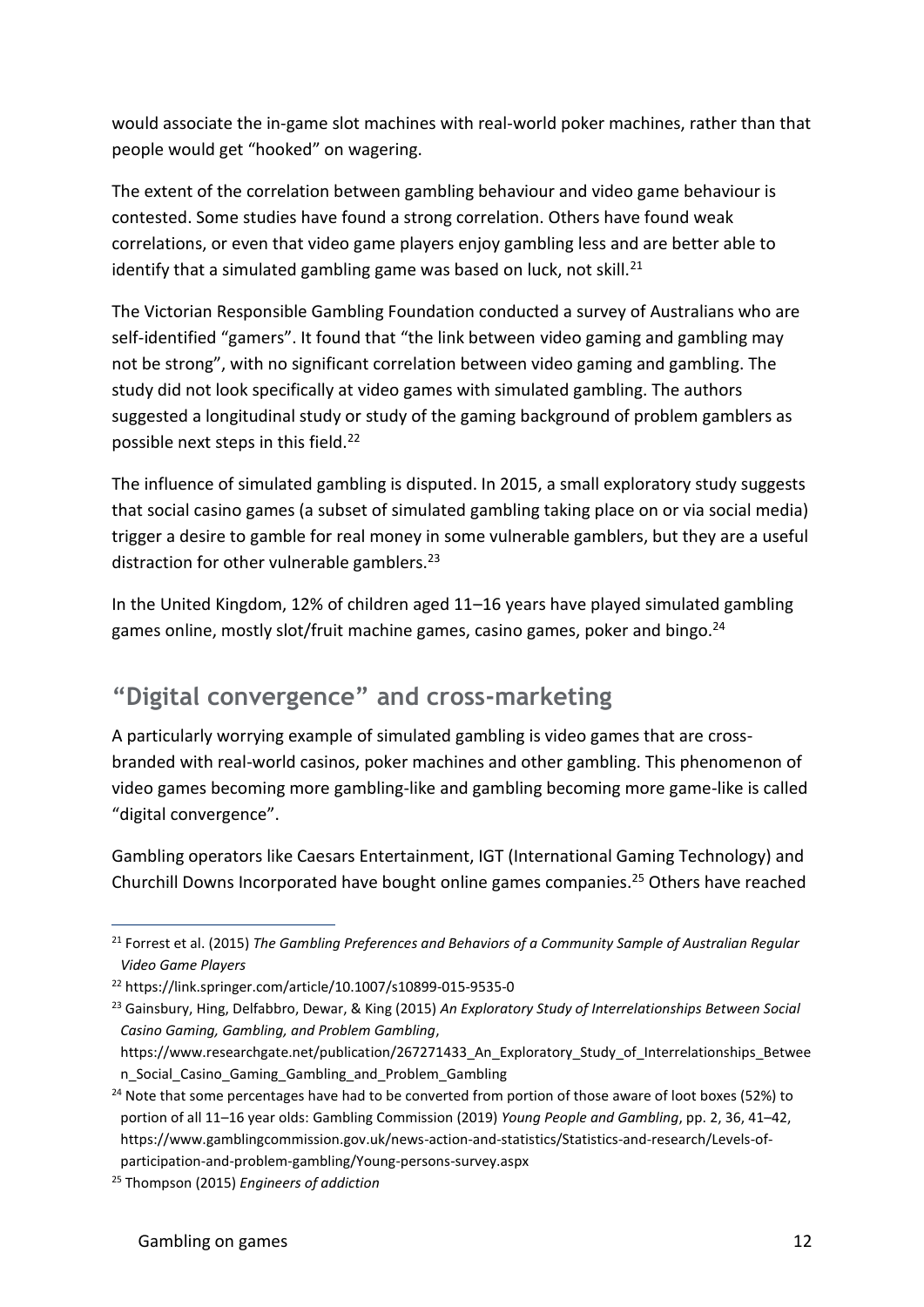licensing agreements with video games. This results in video games that do not just simulate table games or poker machines *in general,* but simulate specific branded poker machines or offer table games that are branded to particular casinos.

Reasons for gambling operators to provide simulated gambling games include:

- Engagement with customers and potential customers;
- Promotion of brands outside venues;
- To increase customer satisfaction;
- To create revenue from these games;
- To position themselves in a market prior to legalisation of Internet gambling;
- To obtain customer data, including game preferences and play patterns; and
- To try out new and innovative gaming formats.  $26$

Some simulated gambling games offer real-world prizes to be collected from "travel and leisure partners", including casinos.<sup>27</sup> Players may spend real money to buy in-game currency, then wager it to win real-world prizes from actual casinos – including credits on real-world slot machines, which could be used to win cash. In the United Kingdom, the Gambling Commission has found that these "loyalty point" schemes qualify as gambling that requires a licence if loyalty points can be wagered and if they can be traded for goods and services.<sup>28</sup>

For example, the myVEGAS mobile game offers a number of rewards at the Bellagio Las Vegas Luxury Resort & Casino, including discounted rooms, art gallery tickets and US\$50 in FREEPLAY. FREEPLAY is credit for poker machines; winnings can be converted into real money. Players that want more "chips" (one of the app's four in-game currencies) can buy more for anywhere between A\$3.19 and \$159.99, along with buying other offers that pop up from time to time.

<sup>26</sup> SM Gainsbury, Hing, Delfabbro, & King (2014) *A taxonomy of gambling and casino games via social media and online technologies*, p. 205

<sup>27</sup> Torres (2013) *Big money made on social apps as gambling and gaming collide*,

http://theconversation.com/big-money-made-on-social-apps-as-gambling-and-gaming-collide-20546 <sup>28</sup> Gambling Commission (2017) *Digital and virtual currencies: Position paper*,

https://www.gamblingcommission.gov.uk/for-gambling-businesses/Compliance/Generalcompliance/AML/How-to-comply/Digital-and-virtual-currencies.aspx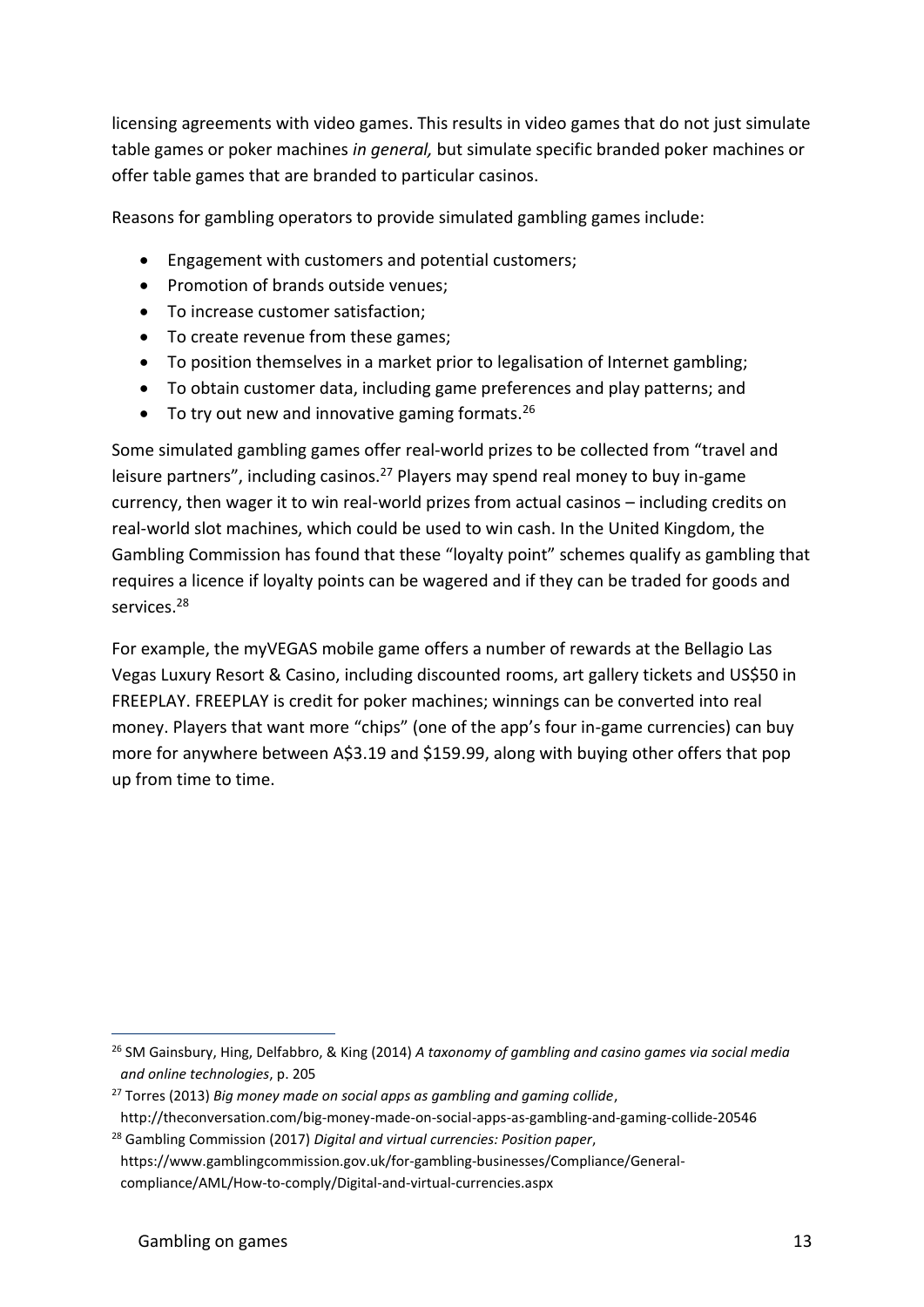



As well as normalising and romanticising gambling and offering rewards for visiting realworld casinos, these simulated gambling games can also deceive players about gambling odds and rewards. For example, after about 10 minutes playing the Wheel of Fortune Slots mobile game, this author had more than doubled his starting 1.5 million "dollars", including one spin where he won more than 100 times his initial bet.<sup>29</sup> This sensation of effortlessly making money is dangerous if it leads players to assume the same is likely on real poker machines with real money. As gambling expert Sally Gainsbury writes:

gambling with over-inflated payout rates can increase confidence and lead to greater betting in subsequent gambling sessions.<sup>30</sup>

In Australia, Crown Casino offers PLAYTIME Crown, a game arcade for children that includes gambling-like games. In 2012, then Senator Nick Xenophon called for the arcade (then called Galactic Circus) to be banned on the grounds that it "grooms kids to gamble".<sup>31</sup> Addiction specialist Robert Leardi said that certain machines should be removed:

Having coin operated machines for children in the casino might lead to them being conditioned to the experience, win or lose, of operating a poker machine from an

<sup>29</sup> Other examples in the academic literature: SM Gainsbury et al. (2014) *A taxonomy of gambling and casino games via social media and online technologies*, p. 202

<sup>30</sup> S Gainsbury (2014) *Social casino games can help – or harm – problem gamblers*,

http://theconversation.com/social-casino-games-can-help-or-harm-problem-gamblers-33185

<sup>31</sup> Burns (2012) *Arcade games "groom kids to gamble,"* https://www.news.com.au/national/victoria/arcadegames-grooms-kids-to-gamble-and-should-be-banned-from-crown-senator-nick-xenophon/newsstory/748d49a0925a45362c85f96680376967#.u59x7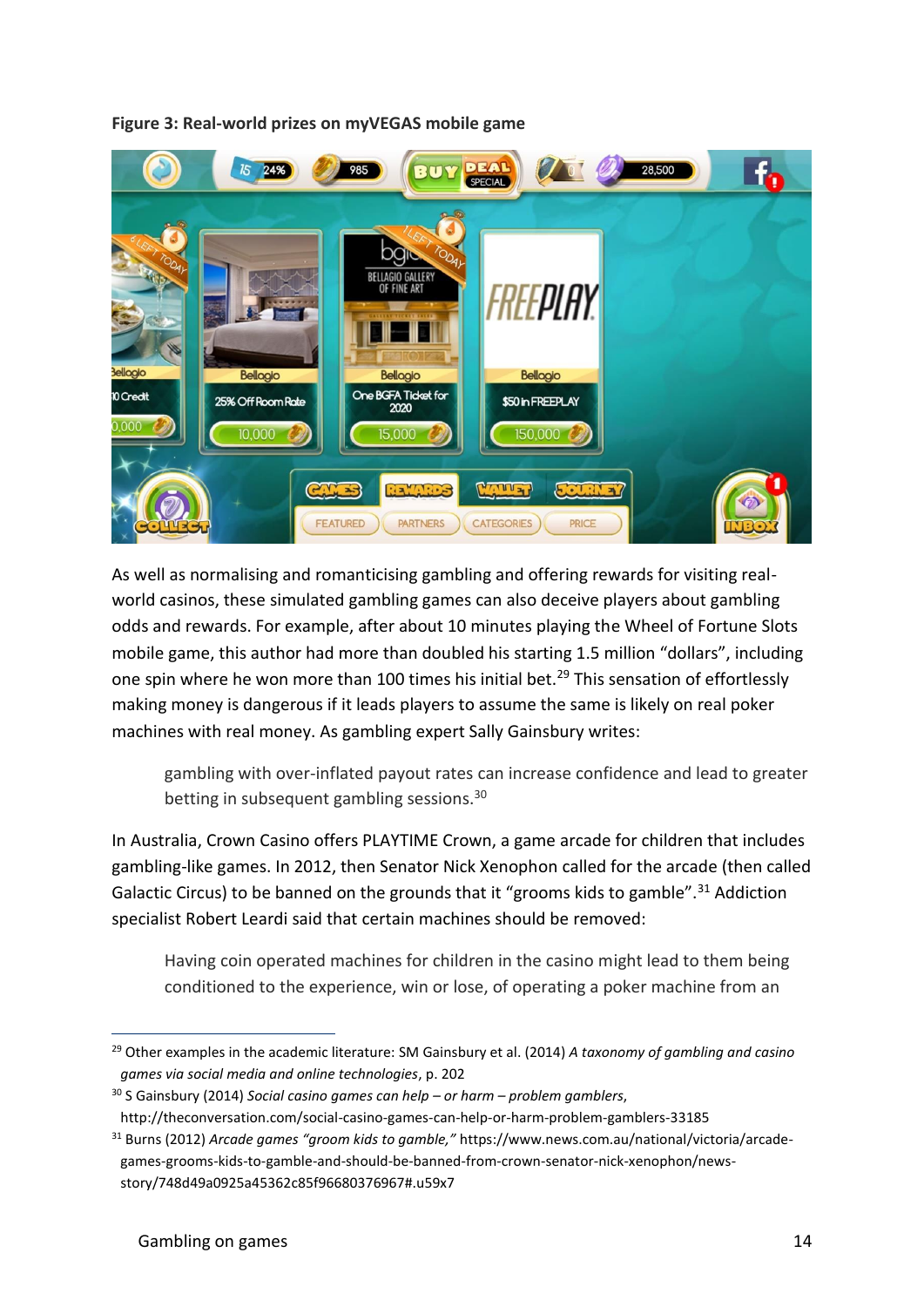early age, therefore yes, I would suggest that coin operated machines which resemble poker machines should not be provided for the use of children.<sup>32</sup>

<sup>32</sup> Burns (2012) *Arcade games "groom kids to gamble"*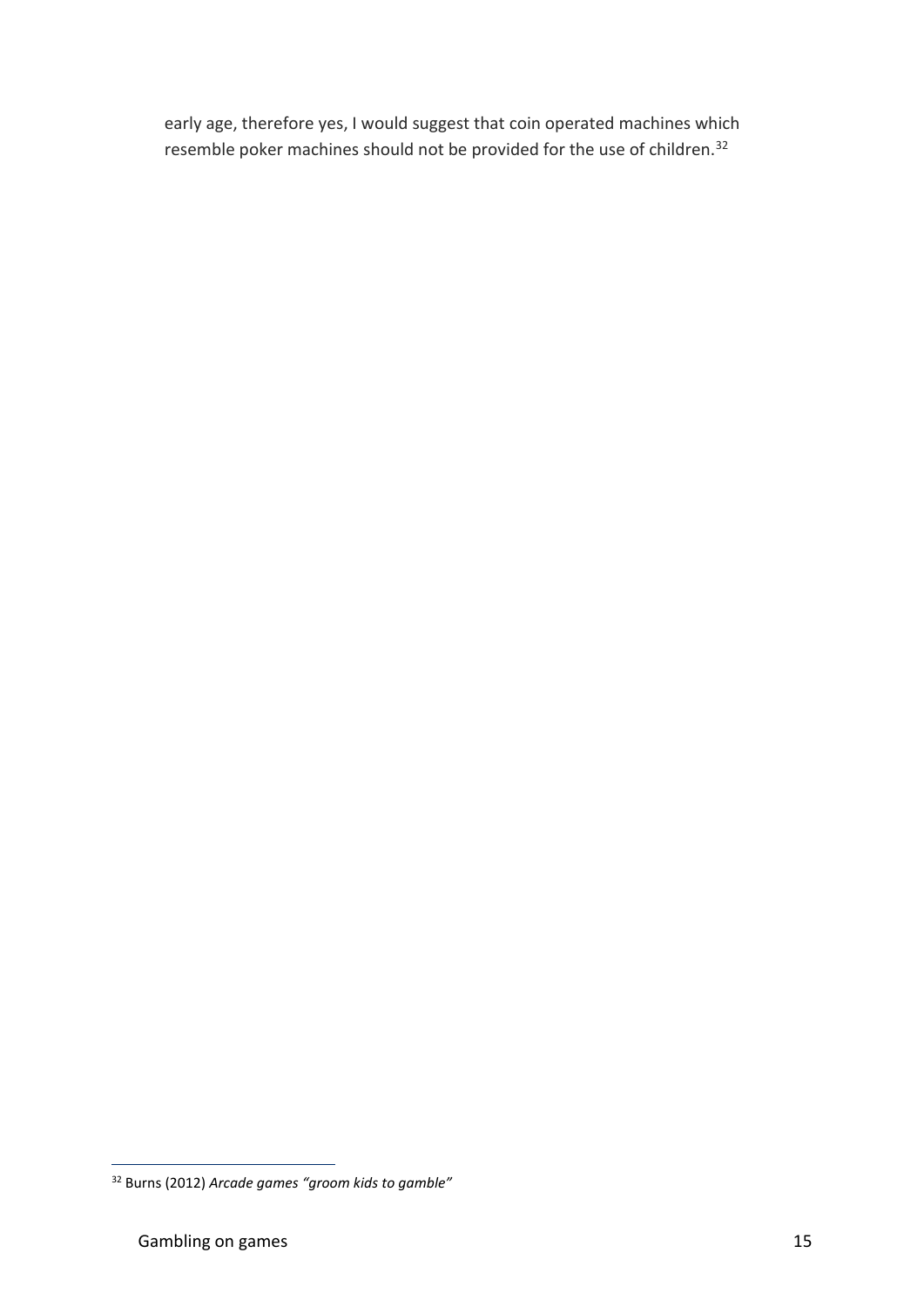## **Category 3: Buying chance-based items**

An increasing number of games – both high-quality, popular computer and console titles and cheap, niche mobile games – are including loot boxes. Loot boxes are bought with real money and contain random virtual items of varying value (more details in the Introduction). In some games, these items can be traded between players and/or sold for real money.

Loot boxes have become increasingly common. A study of the top-played games between 2010 and 2019 on game platform Steam shows that the share of players playing games with loot boxes increased from 4% to 71%. Micro-transactions are also more prevalent, with the share of players playing games with cosmetic micro-transactions increasing from 8% to 86% and share of players playing games with pay to win micro-transactions increasing from 5% to 18% of top-played games. Only 16% of top-played games contained loot boxes, but these are played by a disproportionate number of players.  $33$ 





Source: Zendle et al. (2019) *The changing face of desktop video game monetisation: An exploration of trends in loot boxes, pay to win, and cosmetic microtransactions in the most-played Steam games of 2010-2019*

<sup>33</sup> Zendle, Ballou, & Meyer (2019) *The changing face of desktop video game monetisation: An exploration of trends in loot boxes, pay to win, and cosmetic microtransactions in the most-played Steam games of 2010- 2019*, https://psyarxiv.com/u35kt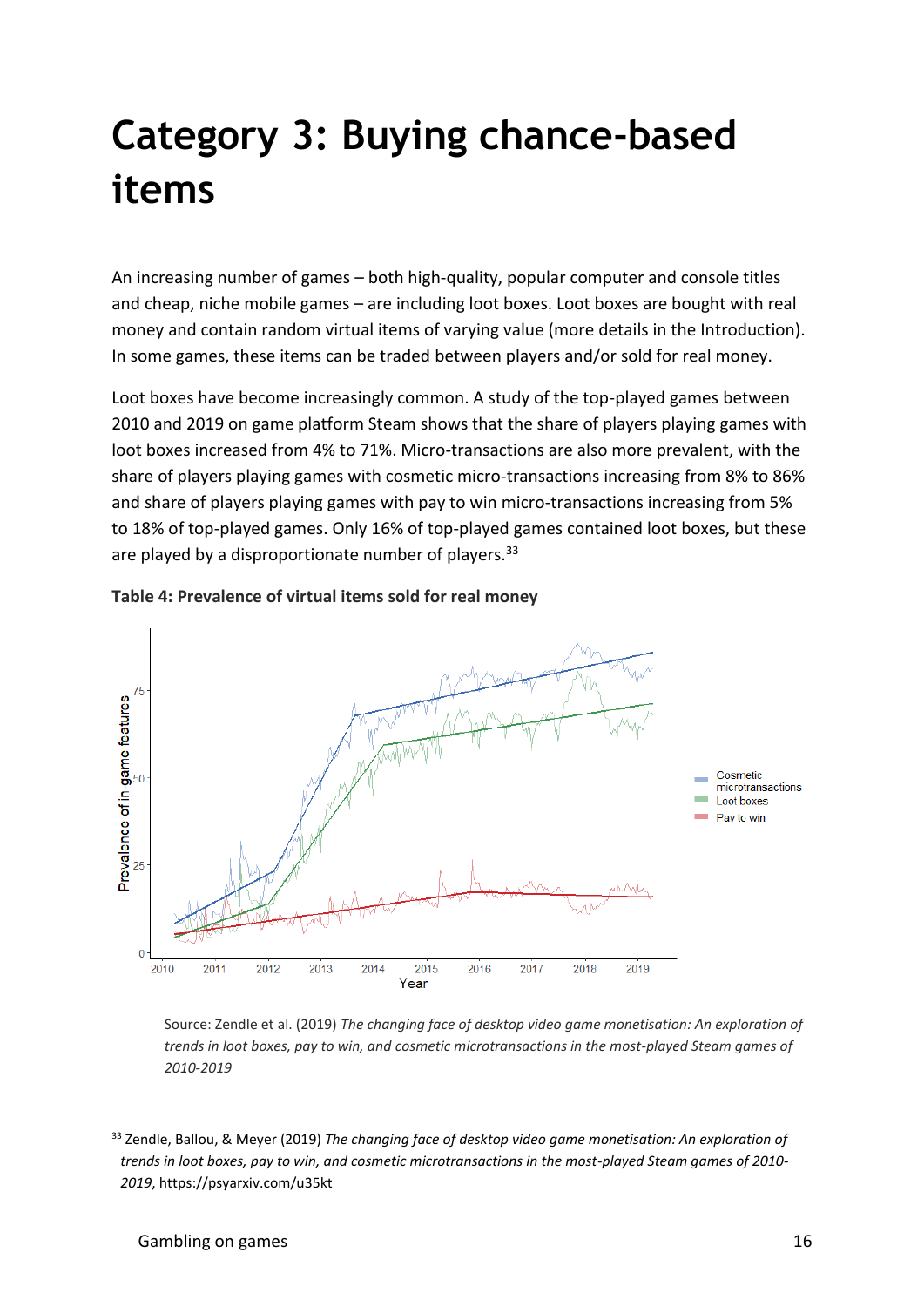While loot boxes seem shoehorned in to many new games, they are fundamental to some games. For example, *Hearthstone* is a video game based on trading card games. Randomised booster packs of cards are essential for *Hearthstone* to simulate trading card games (though they wouldn't necessarily have to be bought with real money, and in fact there are ways to earn packs without spending money).<sup>34</sup>

#### **Loot boxes and children**

There appears to have been no effort to stop children from buying loot boxes. A study of 22 leading games found "100% allow for (if not actively encourage) underage players to engage with these systems".<sup>35</sup>

A study of UK video game players by the UK Gambling Commission found that 23% of those 11–16 years of age have bought loot boxes. Of those buying loot boxes, only 34% used money that had specifically been given to them for that purpose.<sup>36</sup>

Eight motivations for buying loot boxes were provided by adolescents surveyed by Zendle, Meyer and Over. Leading motivations were gameplay advantages (to "keep up" or "complete"), to gain and collect specific prizes and the thrill of opening the box.

<sup>34</sup> Wiltshire (2017) *Behind the addictive psychology and seductive art of loot boxes*

<sup>35</sup> Drummond & Sauer (2018) *Video game loot boxes are psychologically akin to gambling*,

https://www.researchgate.net/publication/325826254 Video game loot boxes are psychologically akin t o\_gambling

<sup>&</sup>lt;sup>36</sup> Note that some percentages have had to be converted from portion of those aware of loot boxes (52%) to portion of all 11–16 year olds: Gambling Commission (2019) *Young People and Gambling*, pp. 2, 36, 41–42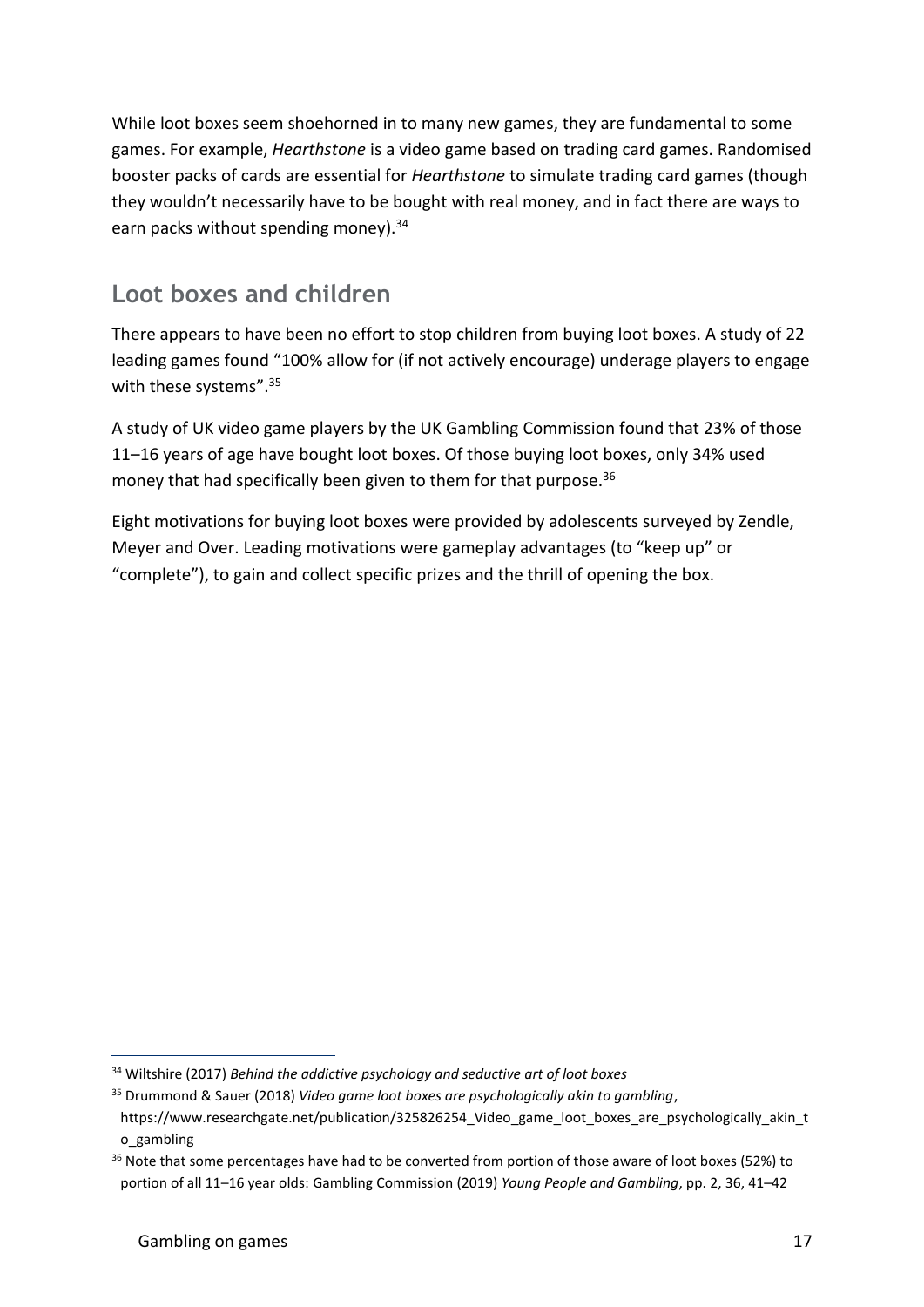

**Figure 4: Motivations for buying loot boxes among older adolescents.**

Note: Some respondents gave two or three motivations. There was an average of 1.1. responses per respondent (including no response given).

Source: Zendle, Meyer, & Over (2019) *Adolescents and loot boxes: links with problem gambling and motivations for purchase*, p. 13

#### **Loot boxes match the psychological definition of gambling**

The gaming industry has talked openly about the relationship between loot boxes and gambling:

The reason these [loot boxes] are famous is they are quite often the ratios used in gambling. The response they tend to get is a very constant and high level response and that's because you don't know how many times you have to respond before you get the reward, so people tend to keep it up." He also added in his presentation that, "We do have to be careful about controlling people, but we do need to make sure that they feel in control"<sup>37</sup>

<sup>37</sup> Digital, Culture, Media and Sport Committee (2019) *Immersive and addictive technologies inquiry*, pp. 27–28, https://www.parliament.uk/business/committees/committees-a-z/commons-select/digital-culture-mediaand-sport-committee/inquiries/parliament-2017/immersive-technologies/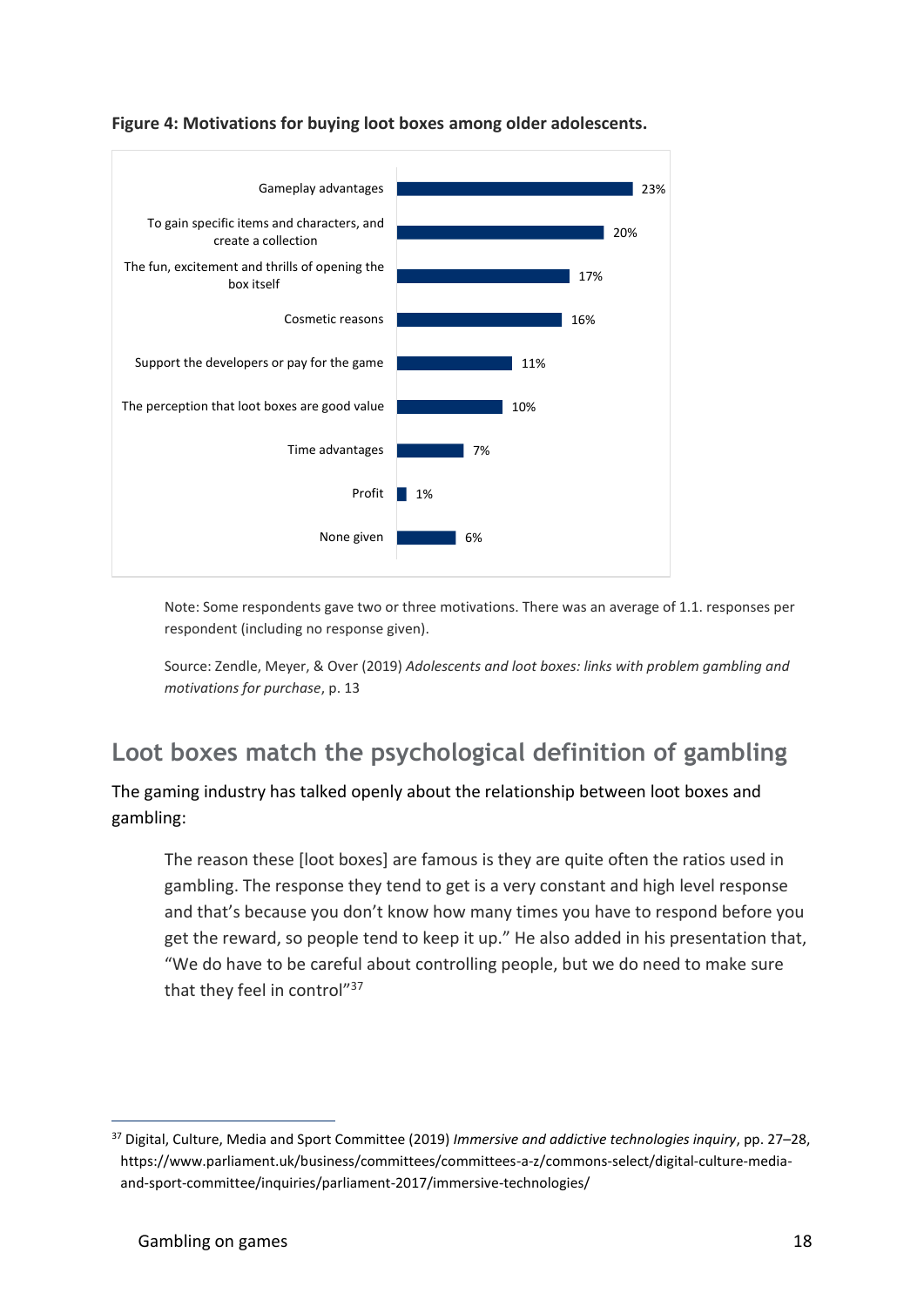Other game developers have talked about how making player agency "unclear" and introducing "a little bit of randomness" results in players' superstition taking hold.<sup>38</sup>

Academics Drummond and Sauer identify the five psychological features of gambling:

- The exchange of money or valuable goods:
- An unknown future event determines the exchange;
- Chance at least partly determines the outcome;
- Non-participation can avoid incurring losses; and
- Winners gain at the sole expense of losers. $39$

On this "conservative" definition, only loot boxes that give players a competitive advantage are considered to meet the psychological definition of gambling. Those that give cosmetic benefits do not. Even so, most gambling features are found in most loot boxes from popular games, and all five features are found in about half of games.<sup>40</sup>

A less conservative definition would include cosmetic virtual items as well. Winners of highvalue cosmetic items may not gain a competitive advantage, but they gain status advantages and – where a resale market exists – a financial advantage. Conversely, winners of low-value items could have bought those items on the resale market for less than the cost of the loot box.<sup>41</sup>

While the ability to cash-out winnings for real money is not a required criterion for the psychological definition of gambling, being able to cash out loot box prizes is of particular concern to those studying problem gambling as it is more psychologically-similar to other forms of gambling.<sup>42</sup>

The ability to cash-out winnings for real money is found in more than one in five of the games studied.<sup>43</sup> Games that allow prizes to be traded between players can produce thirdparty markets that allow prizes to be cashed out, even if there is no explicit option to do so within the game.<sup>44</sup>

<sup>38</sup> Wiltshire (2017) *Behind the addictive psychology and seductive art of loot boxes*

<sup>39</sup> Australian Senate (2018) *Gaming micro-transactions for chance-based items*, pp. 32–33; Drummond & Sauer (2018) *Video game loot boxes are psychologically akin to gambling*

<sup>40</sup> Australian Senate (2018) *Gaming micro-transactions for chance-based items*, pp. 32–33; Drummond & Sauer (2018) *Video game loot boxes are psychologically akin to gambling*

<sup>41</sup> For more information, see Australian Senate (2018) *Gaming micro-transactions for chance-based items*, pp. 19–30

<sup>42</sup> Zendle, Meyer, & Over (2019) *Adolescents and loot boxes: links with problem gambling and motivations for purchase*, pp. 3–4

<sup>43</sup> Australian Senate (2018) *Gaming micro-transactions for chance-based items*, pp. 32–33; Drummond & Sauer (2018) *Video game loot boxes are psychologically akin to gambling*

<sup>44</sup> See Carter's taxonomy in Australian Senate (2018) *Gaming micro-transactions for chance-based items*, pp. 24–25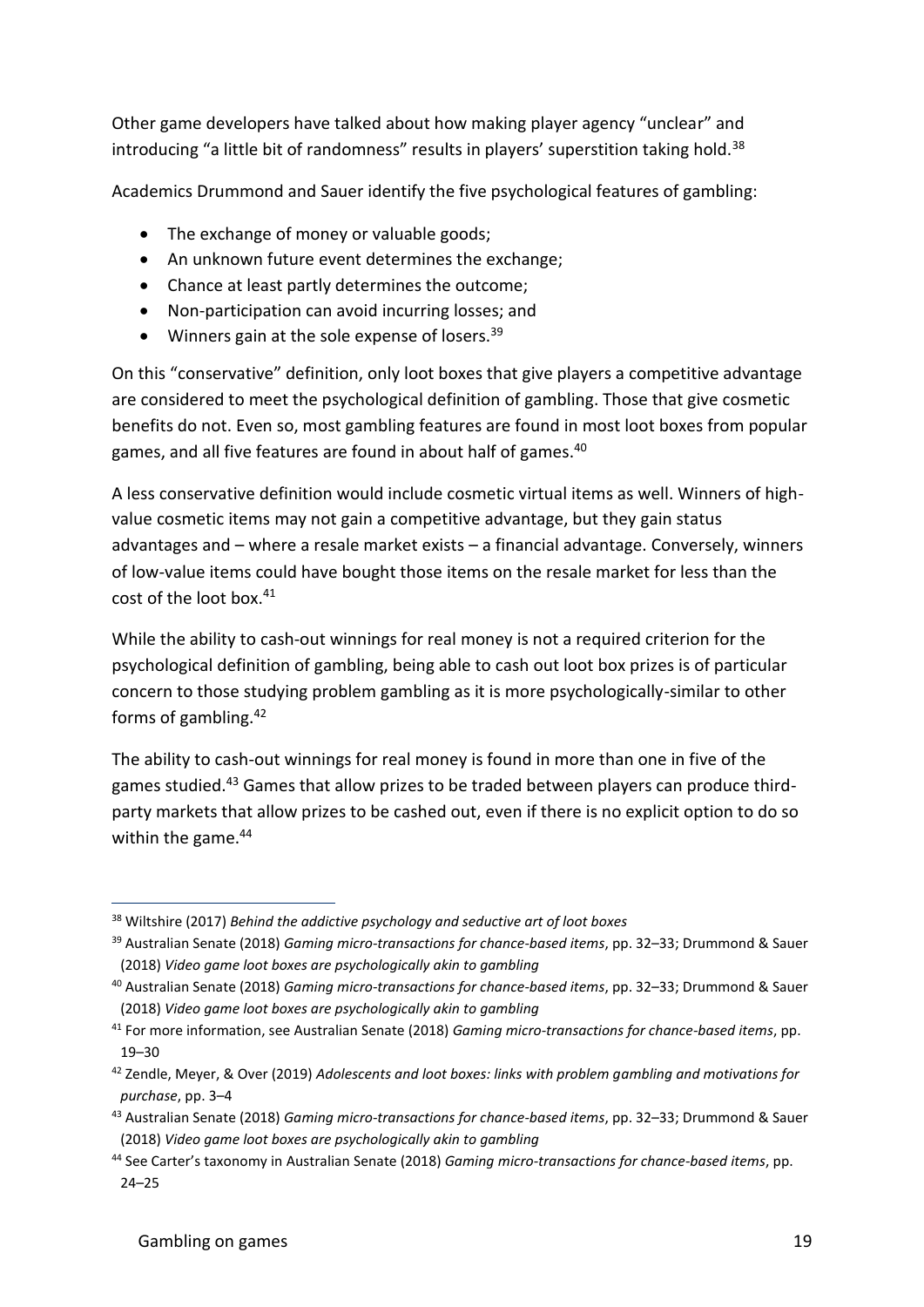With these gambling features, loot boxes "share important structural and psychological similarities with gambling" and could create a "ripe breeding ground" for problem gambling.<sup>45</sup> The Netherlands Gaming Authority assesses the "addiction potential" of loot boxes as being between medium and high (comparable to small-scale bingo, blackjack or roulette).<sup>46</sup>

#### **Loot boxes have other features of concern**

Academics have identified additional patterns of concern for loot boxes. Many of these overlap with the "slotification" of games described under "Immersive and addictive technologies". Others that are unique to or especially common in loot boxes are:

- Some loot boxes show 'near misses', similar to poker machines that give the appearance that the player almost won or almost won big;
- Some loot boxes can only be bought using an in-game currency, which obscures the player's actual losses of real money;
- Some games allow players to earn loot boxes through gameplay, as well as purchasing them (giving them a "taste");
- Limited disclosure of the product;
- Intermittent player agency and "ceremony" (which box to open first, how long to wait in anticipation, a minor chore to get the box to a location it can be opened, etc.)
- Giving different odds to different players without disclosure;
- "Punishing" players who do not purchase loot boxes by matching them more frequently against those that have;
- Rewarding players that have recently purchased loot boxes by matching them with weaker players to exaggerate the benefits of the loot box;
- Collection and use of player data to manipulate the behaviour and presentation of loot boxes to maximise the likelihood of players making purchases; and
- Systems that reinforce purchasing behaviours at the expense of encouraging skilful or strategic play;
- Some loot boxes can be 're-invested' in more loot boxes, which can mimic how some players of poker machines play "to extinction", re-investing diminishing wins until no funds remain; and
- Some loot box contents are only available for a limited time, creating "FOMO" (fear of missing out).<sup>47</sup>

<sup>45</sup> Drummond & Sauer (2018) *Video game loot boxes are psychologically akin to gambling*

<sup>46</sup> Australian Senate (2018) *Gaming micro-transactions for chance-based items*, pp. 9–14

<sup>47</sup> Australian Senate (2018) *Gaming micro-transactions for chance-based items*, pp. 32–37, 44–45; Wiltshire (2017) *Behind the addictive psychology and seductive art of loot boxes*; Zendle et al. (2019) *Adolescents and loot boxes: links with problem gambling and motivations for purchase*, pp. 3–4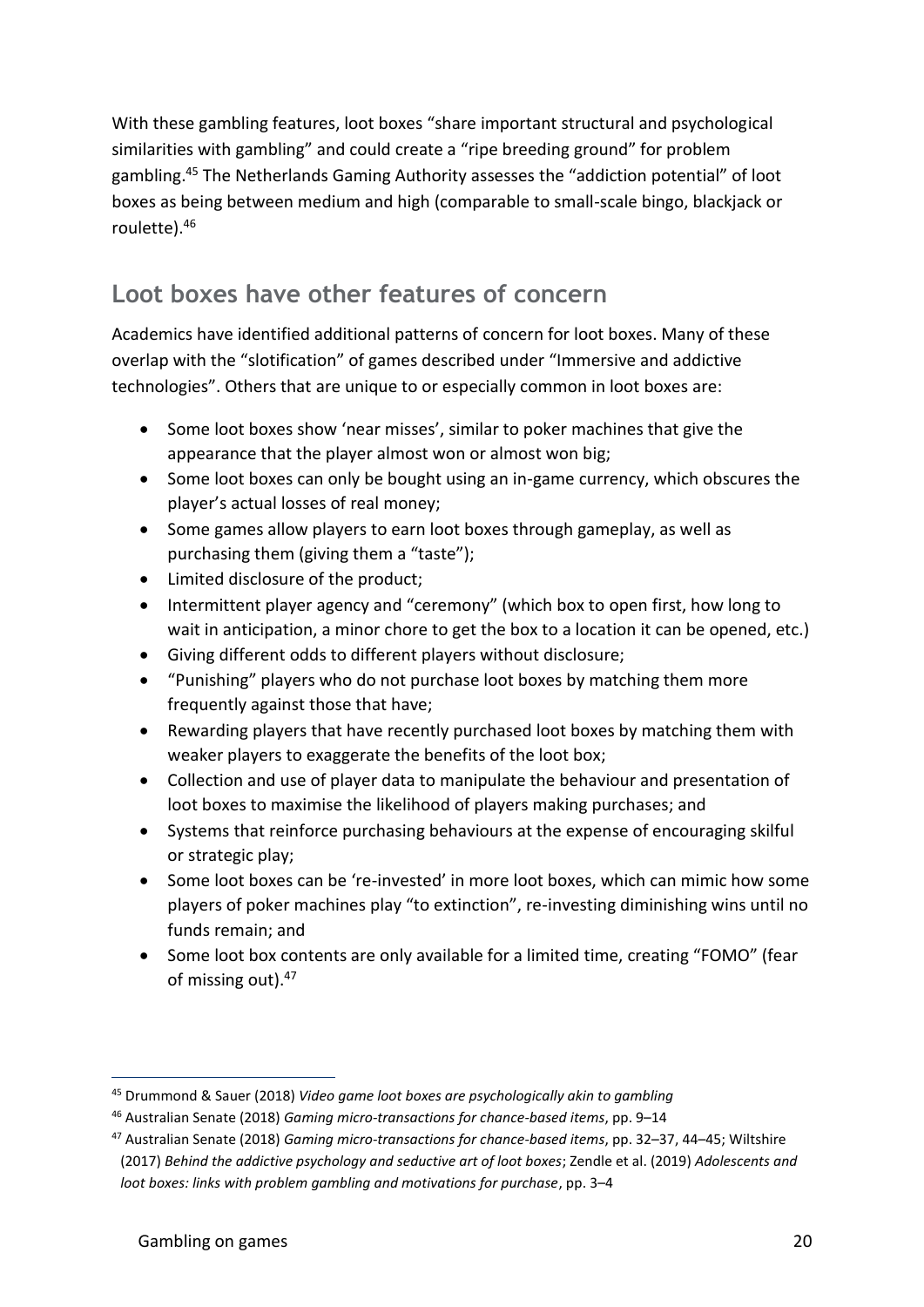### **Evidence of a problem gambling link**

Research shows that there is a link between "the amount that gamers spent on loot boxes and the severity of their problem gambling". The median high-risk gambler who is a gamer spends \$20–\$30 a month on loot crates, compared to \$1–\$5 a month for the median non problem gambler. The link is stronger for loot boxes than for micro-transactions, "suggesting that the gambling-like features of loot boxes are specifically responsible for the observed relationship". It is not clear whether buying loot boxes is a gateway to problem gambling (in which case loot boxes provide a "breeding ground" for problem gamblers), or problem gamblers find buying loot boxes more attractive than other gamers do (in which case loot boxes exploit existing problem gamblers).<sup>48</sup>

The Gambling Commission asked UK children 11–16 years of age whether they'd played with in-game items before gambling for money or gambled for money before playing with in-game items. Most didn't know or couldn't remember, but of those that did know, 34% had played with in-game items first compared to 11% who had gambled first.<sup>49</sup>

In 2019, a large-scale survey of adolescents (those aged 16–18) found a moderate to large link between loot box spending and problem gambling; this is stronger than the link observed in adults.<sup>50</sup> The researchers conclude:

The more money that older adolescents spent on loot boxes, the greater their problem gambling severity. Older adolescents who spent money on loot boxes displayed more than twice as high measurements of problem gambling than those who did not. Adolescent problem gamblers spent more than five times as much money on loot boxes than those who did not have a problem.<sup>51</sup>

Some loot box systems appear to be particularly associated with problem gambling, where three features are present:

- Can cash out;
- Loot boxes show "near misses" of things that gamers could have won; and
- The amount players spend on loot boxes is hidden behind the purchase of in-game currency.<sup>52</sup>

<sup>48</sup> Zendle & Cairns (2018) *Video game loot boxes are linked to problem gambling: Results of a large-scale survey* <sup>49</sup> Gambling Commission (2019) *Young People and Gambling*, p. 41

<sup>50</sup> Zendle et al. (2019) *Adolescents and loot boxes: links with problem gambling and motivations for purchase*, p. 17

<sup>51</sup> Zendle et al. (2019) *Adolescents and loot boxes: links with problem gambling and motivations for purchase*, p. 17

<sup>52</sup> Zendle et al. (2019) *Adolescents and loot boxes: links with problem gambling and motivations for purchase*, p. 5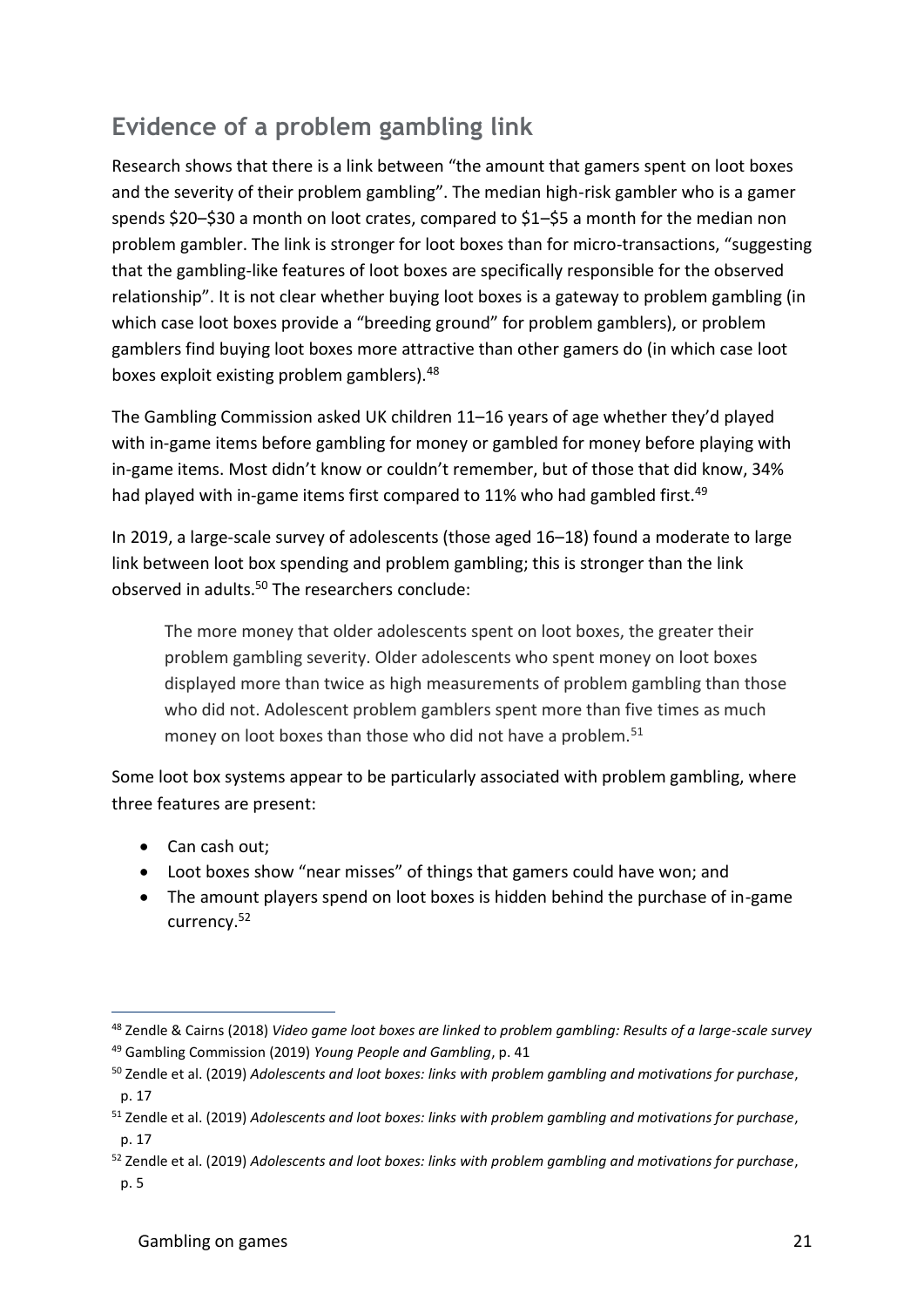However, not all loot box system features have been tested, so other features may also be associated with problem gambling.

#### **Not comparable to a lucky dip**

Proponents of loot boxes compare them to lucky dips, Kinder Surprise eggs, "blind bags" for comic books with randomised covers, and trading card game booster packs with random cards. In Asia, the business model is also compared to gachapon vending machines that dispense a random toy each time.

Similarly, the Entertainment Software Rating Board (ESRB) says it doesn't consider loot boxes as gambling because players are "always guaranteed to receive in-game content". Gaming journalist Heather Alexandra criticises that decision:

Just because you get something, doesn't mean you aren't taking a gamble. I believe the ESRB is making an academic distinction to avoid acknowledging the issue and am sceptical of their assessment given that they were created by the Entertainment Software Association, a trade association dedicated to the business interests of game publishers.<sup>53</sup>

In their testimony to the Senate inquiry into loot boxes, academics distinguished physical collectibles like Kinder Surprise toys or trading cards from loot boxes in video games on several grounds:

- The context in which the player engages with the mechanism: Players are already highly committed to a video game when the opportunity to buy a loot box presents itself.
- Before purchasing a Kinder Surprise egg or trading cards, "consumers are broadly aware of the value of the item … this is different to the process of engaging with a loot box".
- The availability of physical items is much more limited; the rapid and repeated purchase of loot boxes is much easier than the rapid and repeated purchase of, say, Kinder Surprise eggs.<sup>54</sup>

<sup>53</sup> Alexandra (2017) *Loot Boxes Are Designed To Exploit Us*

<sup>54</sup> Australian Senate (2018) *Gaming micro-transactions for chance-based items*, pp. 21–22, 39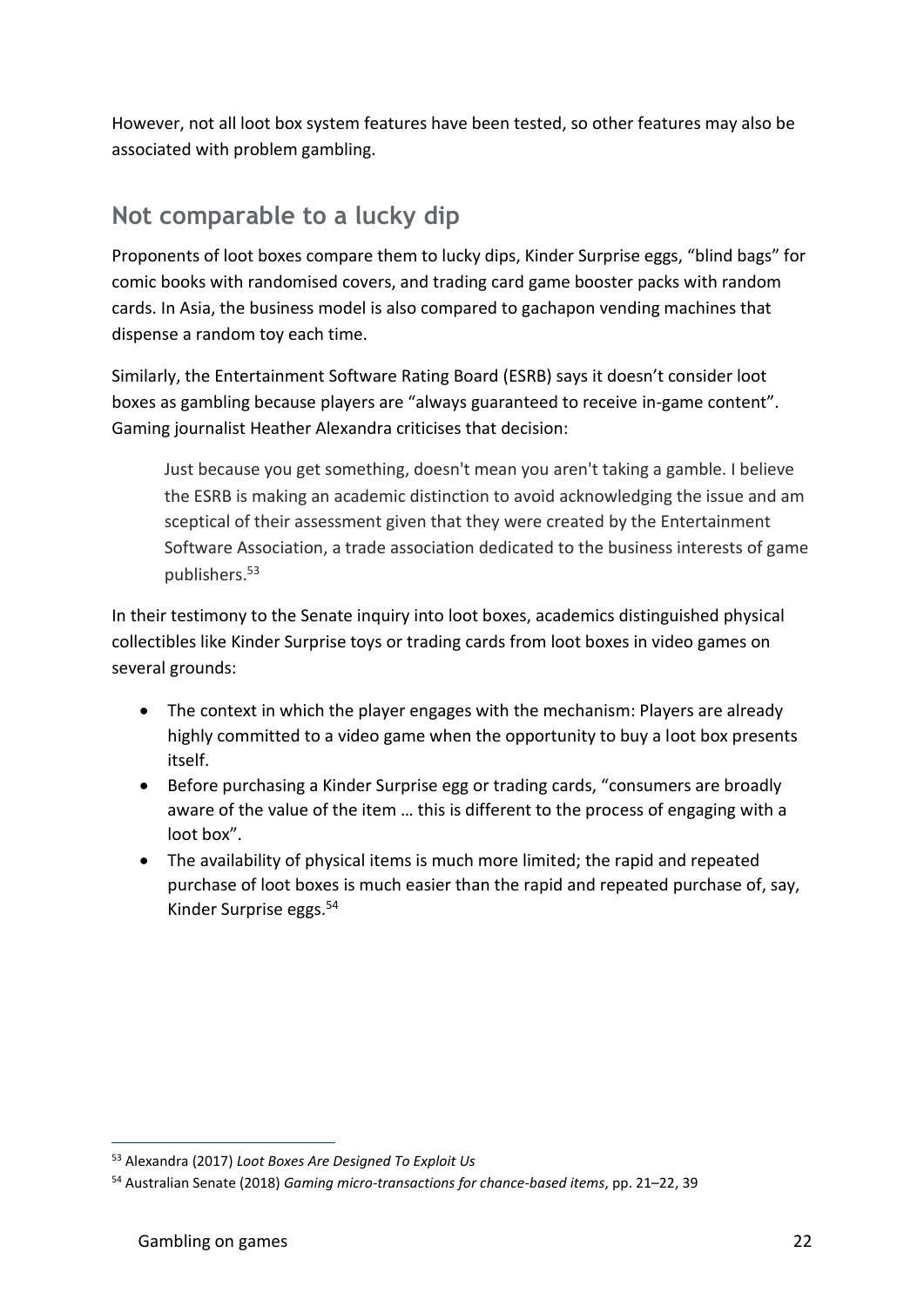# **Category 4: Gambling via games ("skin betting")**

In "skin betting", people use virtual items (most often, cosmetic "skins" that change the appearance of a character or weapon) to place bets on third party sites. Since the virtual items can be bought and sold for real-world money, the effect was that video games were enabling and profiting from online gambling.

Skin betting took off via the game *Counter-Strike: Global Offensive*, by game developer Valve (Valve also owns the video game store Steam and its marketplace for virtual goods). Four factors contributed:

- *Counter-Strike: Global Offensive* is extremely popular among players and esports viewers;
- The game's loot boxes make some skins scarce (and therefore valuable);
- The Steam Community Market allows virtual items to be bought and sold with real money;
- The Steam Trading API allows third parties to manage large-scale item transactions.<sup>55</sup>

About half of skin betting is sportsbooks (mostly esports), but jackpot, roulette, coin flip and other betting also takes place.





Source: Grove (2016) *Esports & gambling: Where's the action?*, https://www.greo.ca/Modules/EvidenceCentre/Details/esports-gambling-wheres-the-action

<sup>55</sup> Lahti (2016) *CS:GO's controversial skin gambling, explained*, https://www.pcgamer.com/csgo-skin-gambling/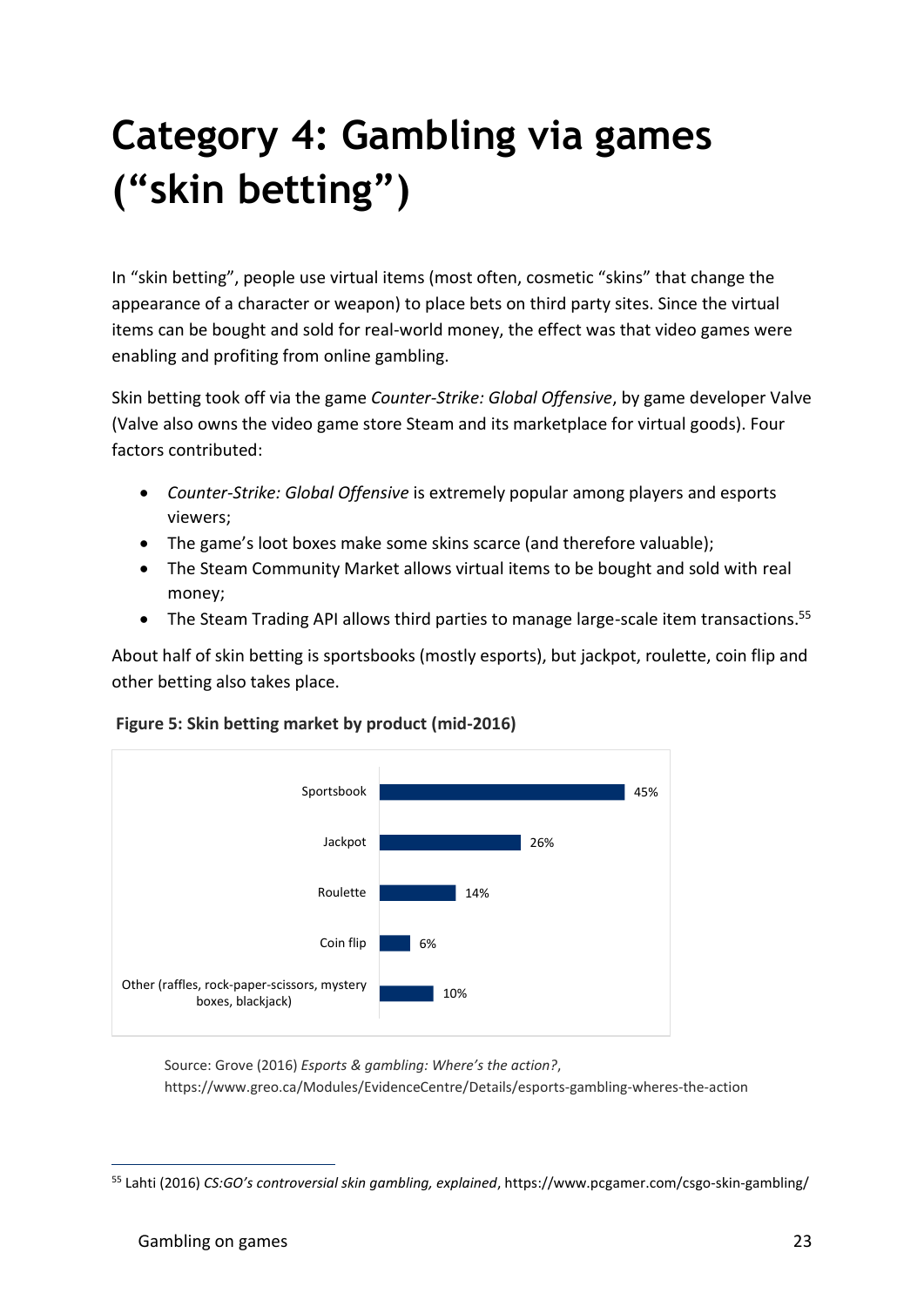Note: Soon after this evaluation of the market, major game companies and sites cracked down on skin betting. The market may look very different in 2019.

The existence of a new and unregulated gambling market has resulted in clear examples of wrong-doing:

- underage gambling;
- match fixing; and
- players promoting gambling sites they have an interest in (without disclosure).<sup>56</sup>

In the United Kingdom, 3% of those 11–16 years of age have used virtual items to gamble on third-party sites or privately. By comparison, about 7% had ever spent money on any online gambling, and 48% had ever spent money on any gambling activity.<sup>57</sup>

<sup>56</sup> Lahti (2016) *CS:GO's controversial skin gambling, explained*

<sup>57</sup> Gambling Commission (2019) *Young People and Gambling*, pp. 2, 18, 36, 41–42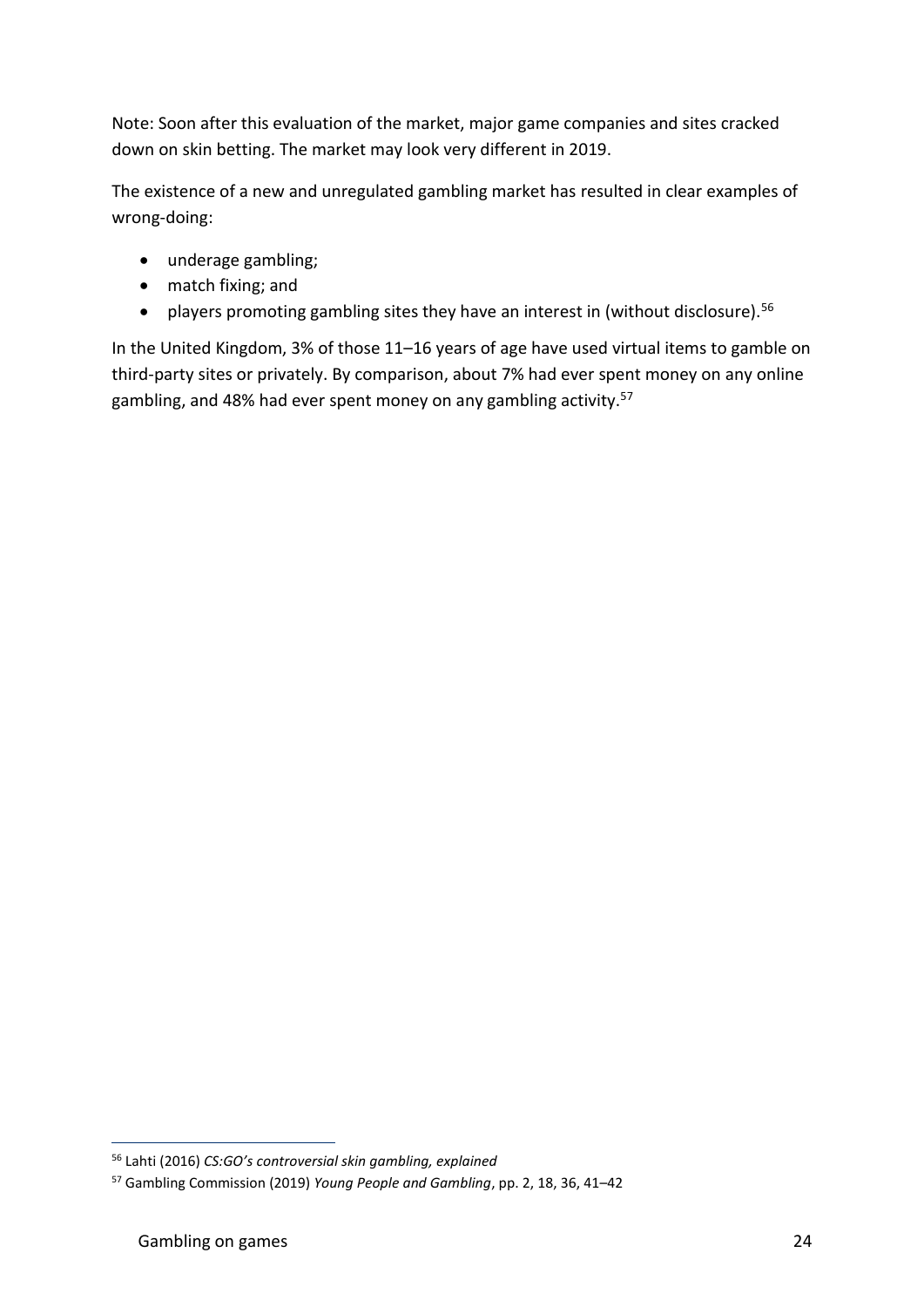## **State of play**

Several states and countries have regulated or attempted to regulate some aspect of the intersection between gambling and gaming.

#### **Australia**

**Simulated gambling:** Australia's National Classification Scheme considers "simulated gambling" in assigning a rating.<sup>58</sup>

In 2013, then Premier Jay Wetherill called for the regulation of the exposure of children to simulated gambling.<sup>59</sup> The call did not seem to result in legal changes.

**Loot boxes:** Regulating gambling is typically the responsibility of the states and territories, but the Commonwealth is responsible for interactive gambling services. State attorneysgeneral have said that regulation of loot boxes would need to occur at the national level to be effective.<sup>60</sup>

Under the *Interactive Gambling Act 2001*, gambling companies are not permitted to offer or advertise online casinos, in-play sports betting or betting on the outcome of the lottery, among other restrictions.<sup>61</sup>

The regulator, the Australian Communications and Media Authority, says that loot boxes have not been regarded as gambling because they are "generally not used for the object of winning money or other valuable items". However, it concedes that the existence of secondary markets makes the situation "not so clear". Even if they are found to gambling, that does not mean that loot boxes will necessarily be prohibited under the *Interactive Gambling Act.*<sup>62</sup>

Liquor & Gaming NSW says that loot boxes do not themselves constitute gambling, but where virtual items can be monetised they are "likely to offend NSW gambling laws".<sup>63</sup>

An analyst at the Victorian Commission for Gambling and Liquor Regulation said that loot boxes do constitute gambling, but the difficulty is with jurisdiction and the regulator's

<sup>58</sup> Australian Senate (2018) *Gaming micro-transactions for chance-based items*, pp. 56–62

<sup>59</sup> Wills (2013) *Move to protect kids from gambling*, https://www.adelaidenow.com.au/news/southaustralia/premier-jay-weatherill-flags-crackdown-on-online-gambling-that-lures-children-to-play/newsstory/94f62c3dc2bb896c746e790d9a5ac302

<sup>60</sup> Australian Senate (2018) *Gaming micro-transactions for chance-based items*, pp. 15–18

<sup>61</sup> ACMA (2019) *About the Interactive Gambling Act*, https://www.acma.gov.au/about-interactive-gambling-act

<sup>62</sup> Australian Senate (2018) *Gaming micro-transactions for chance-based items*, pp. 15–18

<sup>63</sup> Australian Senate (2018) *Gaming micro-transactions for chance-based items*, pp. 15–18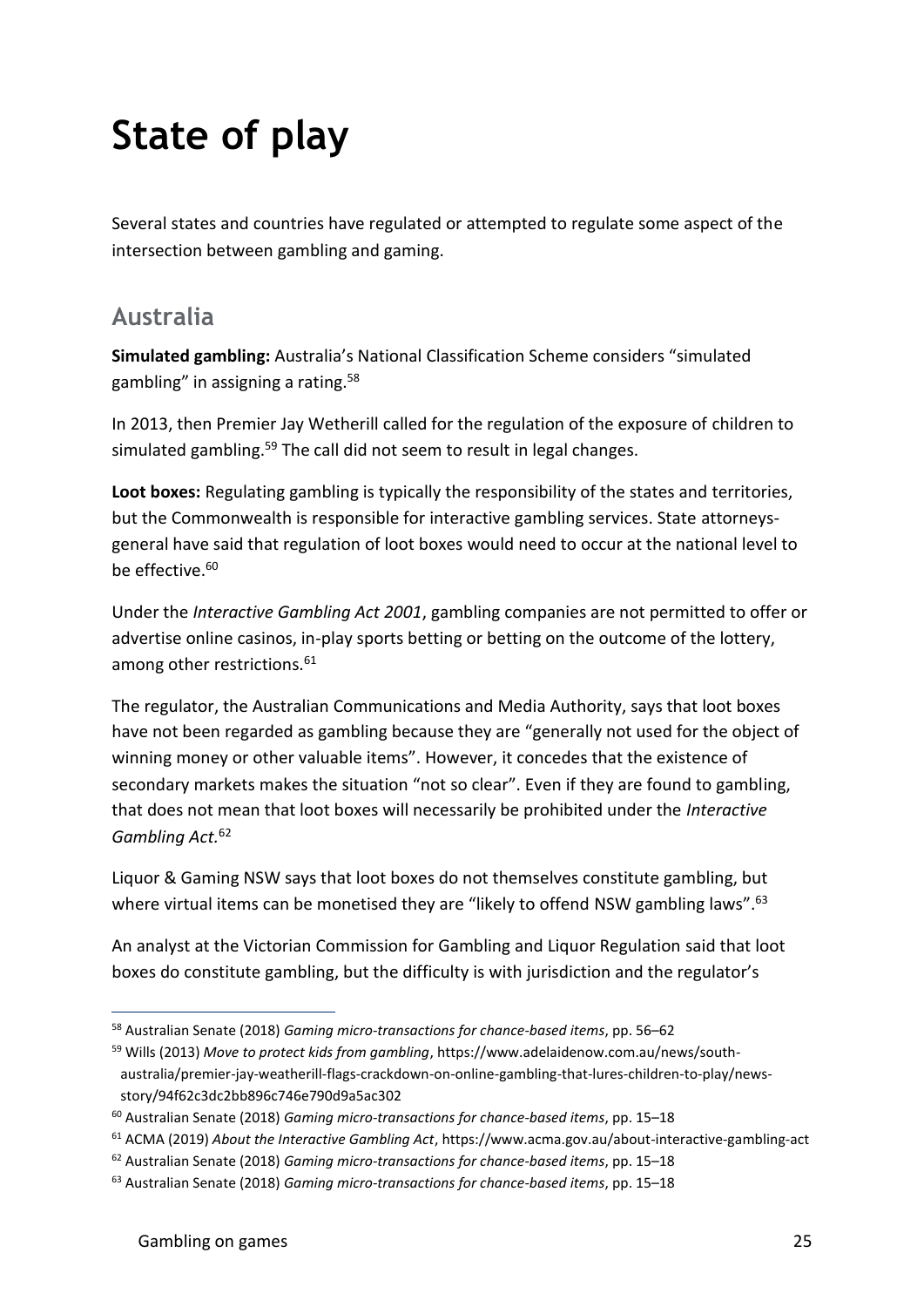powers to investigate. The commission later stated that it is yet to rule on whether loot boxes are unauthorised gambling.<sup>64</sup>

In 2016, then Senator Nick Xenophon proposed a bill that would set a minimum age for players of first-person shooter games that included loot boxes.<sup>65</sup> The bill did not pass.

In 2019, a Senate committee recommended that the Australian Government undertake a comprehensive review of loot boxes in video games:

This review should commission further research into the potential for gamblingrelated harms to be experienced as a result of interaction with loot boxes; identify any regulatory or policy gaps which may exist in Australia's regulatory frameworks; examine the adequacy of the Classification Scheme as it relates to video games containing loot boxes; consider if existing consumer protection frameworks adequately address issues unique to loot boxes; and ensure that Australia's approach to the issue is consistent with international counterparts.<sup>66</sup>

#### **Oceania**

**New Zealand:** New Zealand's Gambling Compliance Office stated that loot boxes do not meet the legal definition of gambling.<sup>67</sup>

#### **Asia**

**China:** China requires video games containing loot boxes to disclose the odds of winning particular virtual items.<sup>68</sup>

**Japan:** Japan requires video games containing loot boxes to disclose the odds of winning particular virtual items.<sup>69</sup> Japan has also made one form of loot box ("kompu gacha") illegal.<sup>70</sup>

<sup>66</sup> Australian Senate (2018) *Gaming micro-transactions for chance-based items*, p. 73

<sup>64</sup> Chalk (2017) *Australian gambling analyst says loot boxes "constitute gambling" by legal definition (Updated)*, https://www.pcgamer.com/australian-gambling-analyst-says-loot-boxes-constitute-gambling-bylegal-definition/; Walker (2017) *Victoria's Gambling Regulator: Loot Boxes "Constitute Gambling,"* https://www.kotaku.com.au/2017/11/victorias-gambling-regulator-loot-boxes-constitute-gambling/

<sup>65</sup> Richardson, Hjorth, & Balmford (2016) *Games and gambling: Xenophon's ill-judged counter strike*, http://theconversation.com/games-and-gambling-xenophons-ill-judged-counter-strike-63454

<sup>67</sup> Australian Senate (2018) *Gaming micro-transactions for chance-based items*, pp. 9–14

<sup>68</sup> Alexandra (2017) *Loot Boxes Are Designed To Exploit Us*; Australian Senate (2018) *Gaming microtransactions for chance-based items*, pp. 9–14

<sup>69</sup> Alexandra (2017) *Loot Boxes Are Designed To Exploit Us*

<sup>70</sup> Toto (2012) *Box Gacha: GREE And DeNA Found A Replacement For Kompu Gacha [Social Games] – Kantan Games Inc. CEO Blog*, https://www.serkantoto.com/2012/11/01/kompu-gacha-package-box-gacha/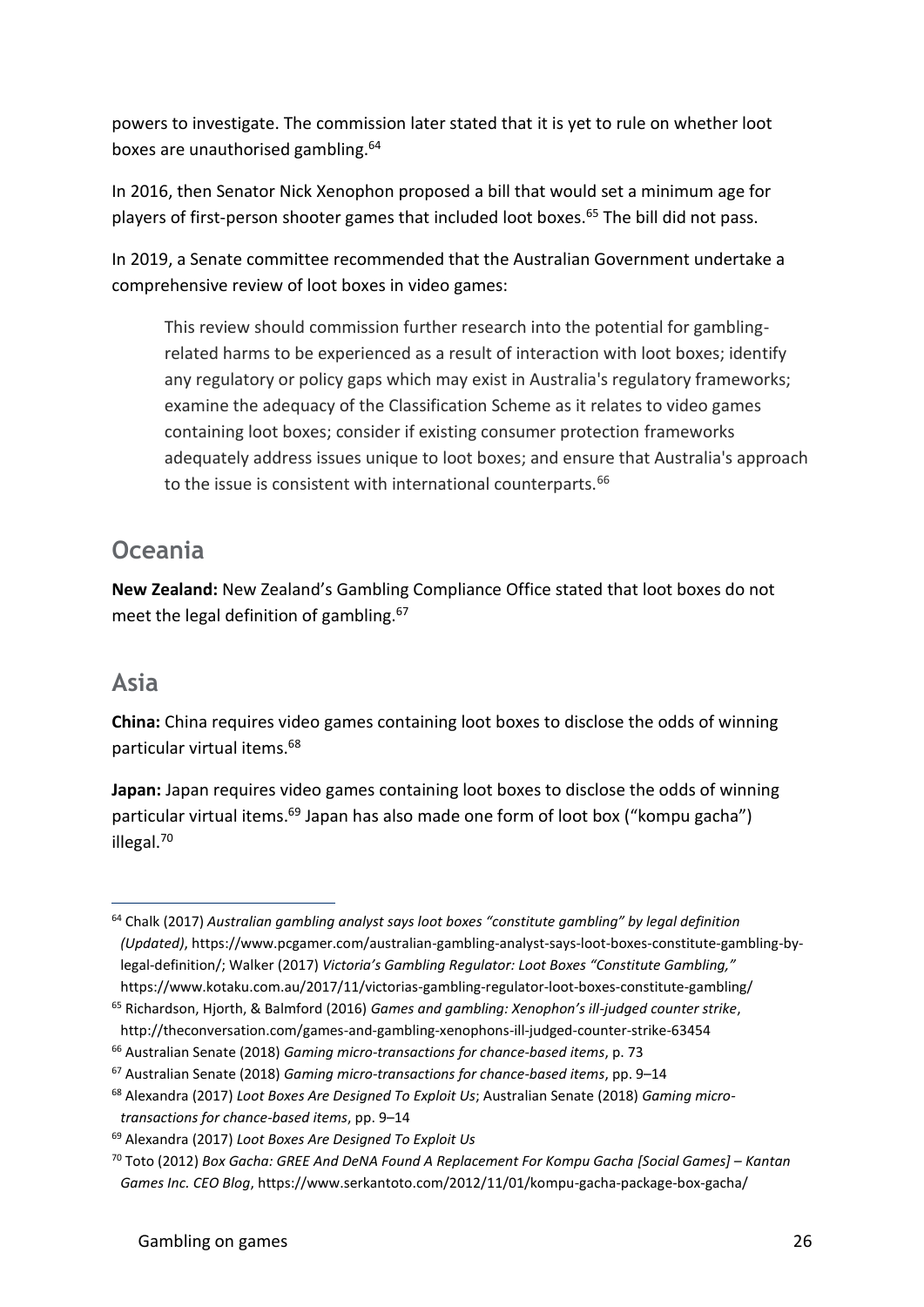#### **Americas**

**United States:** The United States' Entertainment Software Rating Board (a self-regulatory body) attaches an "in-game purchase" label to physical copies of video games. The label does not distinguish between micro-transactions, DLC and loot boxes.<sup>71</sup>

A bipartisan bill, the *Protecting Children from Abusive Games Act,* would ban loot boxes and pay to win mechanics in minor-oriented games, and make it illegal to distribute games with loot boxes and pay to win mechanics to minors.<sup>72</sup>

State legislators in Hawaii introduced legislation that would prohibit those under 21 years of age purchasing loot crates with real money and that would require video game companies to disclose the odds of winning particular virtual items. The legislation did not pass.<sup>73</sup>

#### **Europe**

**Belgium:** The Belgian Gaming Commission's Secretariat Peter Naessens has said that paid loot boxes in specific examined video games fit the definition of a game of chance because game, wager, chance and win/loss are present. Naessens' recommendations are discussed under "Possible regulation and oversight", below.<sup>74</sup>

In 2018, Belgium banned loot crates bought with real money from games. Gamers have tended to be supportive of the ban.<sup>75</sup>

**Denmark:** The Danish Gambling Authority has said that games would require licensing under the Danish *Gambling Act* when there is a deposit, an element of coincidence and a prize "able to translate into financial terms" (including through a third-party).<sup>76</sup>

**France:** The *Authorité de regulation des jeux en ligne* has found that loot boxes with virtual items that can be directly monetised meet the legal definition of gambling. The legality is "arguable" where the prizes can be transferred out of the platform (e.g. for third-party market skin betting).<sup>77</sup>

<sup>71</sup> Australian Senate (2018) *Gaming micro-transactions for chance-based items*, pp. 9–14

<sup>72</sup> *A bill to regulate certain pay-to-win microtransactions and sales of loot boxes in interactive digital entertainment products, and for other purposes* (Hawley), https://www.congress.gov/bill/116thcongress/senate-bill/1629/text

<sup>73</sup> Kelly (2019) *How loot boxes hooked gamers and left regulators spinning*, https://www.theverge.com/2019/2/19/18226852/loot-boxes-gaming-regulation-gambling-free-to-play

<sup>74</sup> Australian Senate (2018) *Gaming micro-transactions for chance-based items*, pp. 9–14

<sup>75</sup> BBC News (2019) *What happens when you ban loot boxes in gaming?*,

https://www.bbc.com/news/newsbeat-49674333

<sup>76</sup> Australian Senate (2018) *Gaming micro-transactions for chance-based items*, pp. 9–14

<sup>77</sup> Australian Senate (2018) *Gaming micro-transactions for chance-based items*, pp. 9–14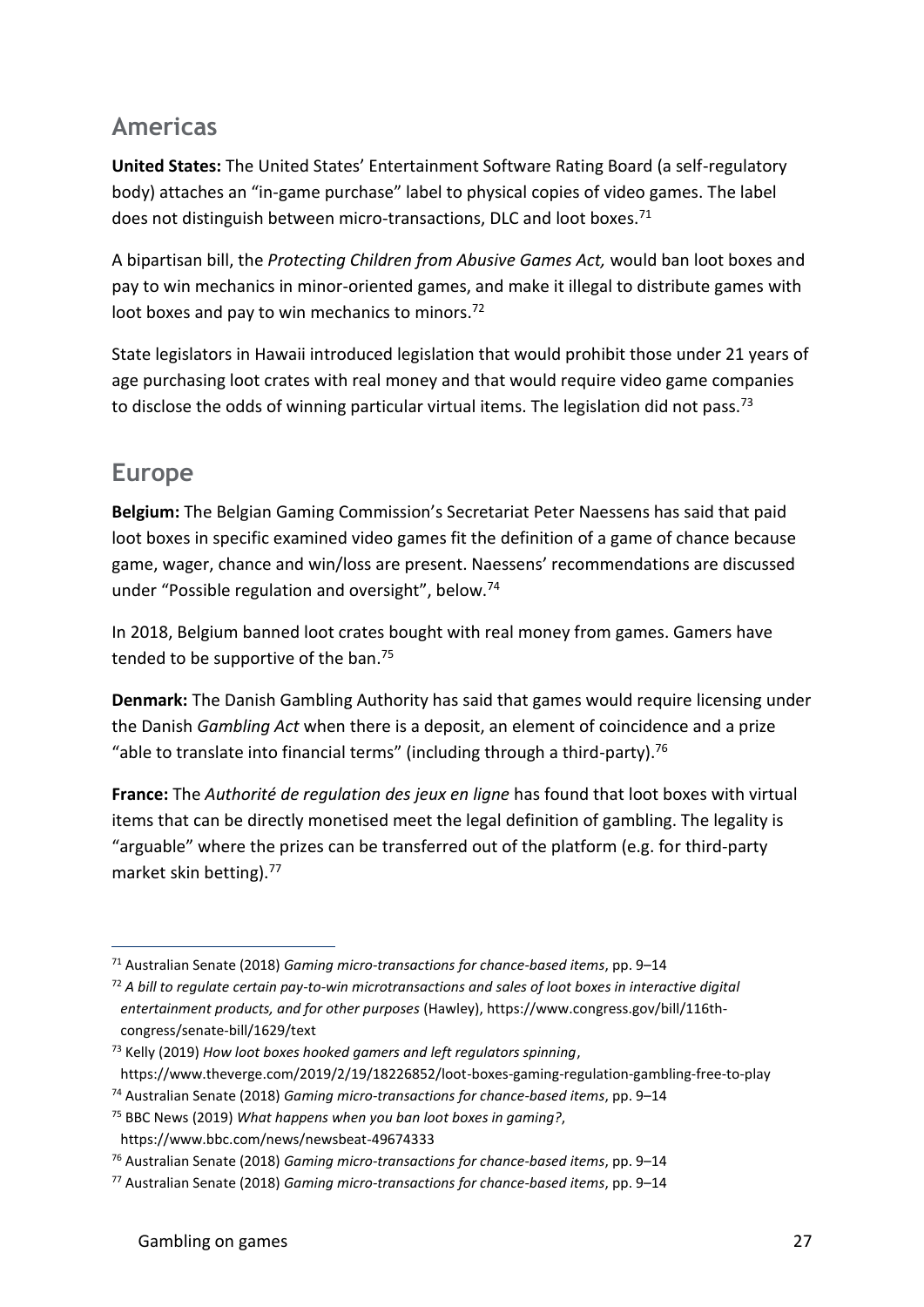**Germany:** The German Commission for the Protection of Youth in the Media said that some loot boxes may violate the law on direct advertisement appeals to minors.<sup>78</sup>

**The Netherlands:** The Netherlands Gaming Authority assessed loot boxes in 10 games and found that four contravened Dutch law, where virtual items are transferrable and the opener of the loot box cannot influence the outcome. No licence is available for that style of gambling. The authority also conceptually linked the ban to the prohibition on the mixing of games of skill and games of chance in places with low barriers to entry to minors.<sup>79</sup>

**United Kingdom:** The UK Gambling Commission said that whether loot boxes meet the definition of gambling depends on whether the virtual items can be considered money or money's worth. Items that cannot be cashed out or used outside of the game will not qualify.<sup>80</sup>

The Isle of Man has stronger protections against illegal and in-game gambling and loot boxes. The Isle of Man requires a gambling licence where there is an element of chance for prizes in money or money's worth and the activity is performed "on Isle of Man infrastructure".<sup>81</sup>

In 2019, the UK parliament's Digital, Culture, Media and Sport Committee recommended that the government regulate loot boxes paid for with real money as gambling.<sup>82</sup>

<sup>78</sup> Australian Senate (2018) *Gaming micro-transactions for chance-based items*, pp. 9–14

<sup>79</sup> Australian Senate (2018) *Gaming micro-transactions for chance-based items*, pp. 9–14

<sup>80</sup> Australian Senate (2018) *Gaming micro-transactions for chance-based items*, pp. 9–14

<sup>81</sup> Hood (2017) *What the UK can learn from the Far East's battle with loot boxes*,

https://www.eurogamer.net/articles/2017-10-19-what-the-uk-can-learn-from-the-far-easts-battle-with-lootboxes; Zeichner (2017) *Gambling: Video Games:Written question - 106042*,

https://www.parliament.uk/business/publications/written-questions-answers-statements/writtenquestion/Commons/2017-10-06/106042/

<sup>82</sup> Digital, Culture, Media and Sport Committee (2019) *Immersive and addictive technologies inquiry*, p. 34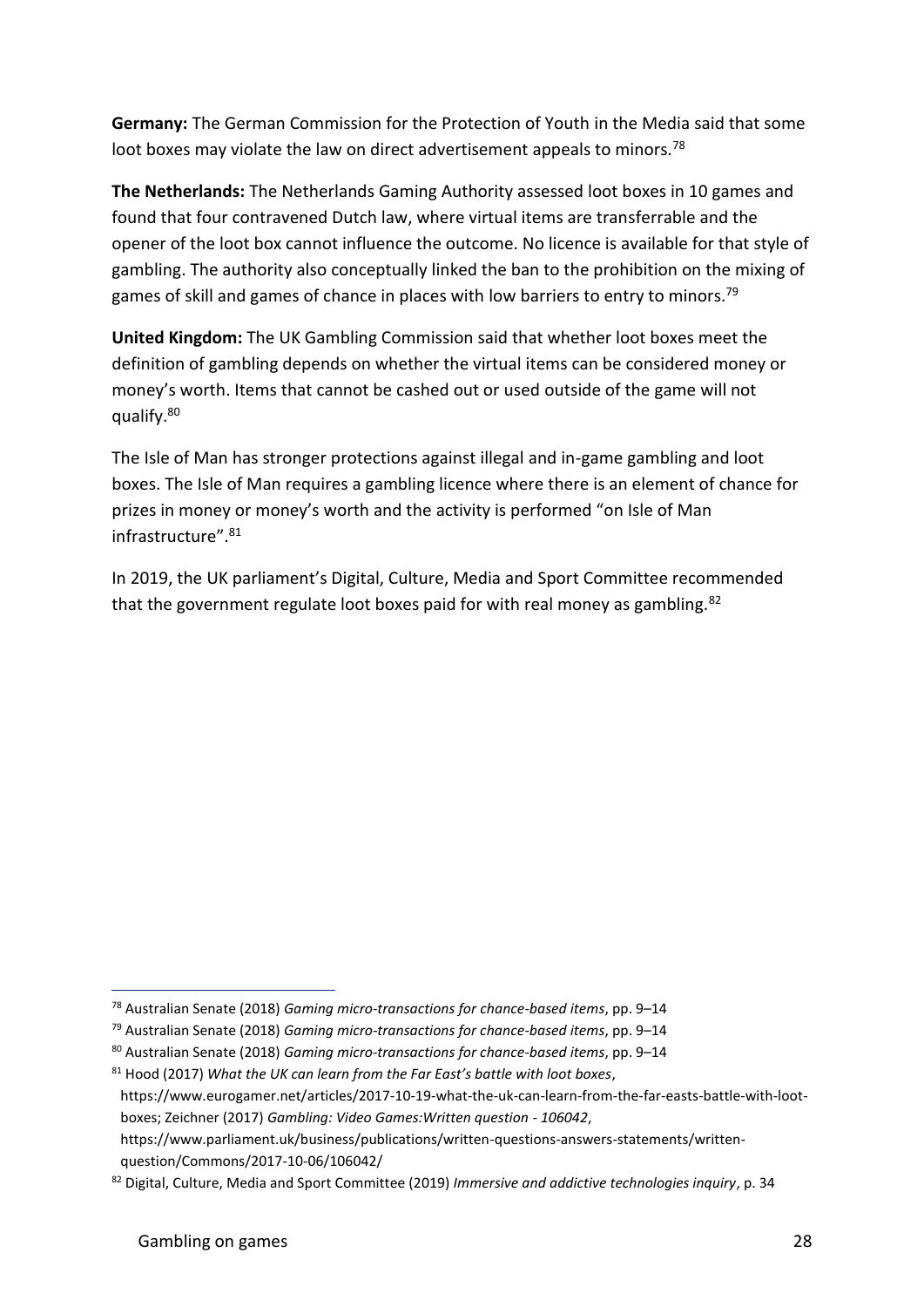## **Possible regulations and oversight**

### **Banning simulated gambling associations with real-world gambling**

Companies with real-world gambling licences could be banned from owning video game companies, creating video games or dealing with video game companies. This would stop a number of pernicious practices, including:

- Offering real-world rewards for video game players that require them to collect at casinos;
- Collecting data on player psychology and playing styles from these virtual poker machines, which can inform real-world poker machine design; and
- Offering virtual poker machines with better odds and different payout strategies to the equivalent real-world poker machines.

An alternative would be to restrict this content to those aged 18 and over only.

#### **Regulating loot boxes**

A number of changes to loot boxes could be required, either through industry selfregulation or by legislation.

- Loot boxes should be required to display the odds for winning each prize. $83$  Some of the larger video game publishers are already planning to do this in 2020, $84$  but legal requirements would ensure that it is done by all game publishers and that it is done consistently.
- Loot boxes could allow infinite free "mulligans" until the player receives a virtual item that they are satisfied. If it's true that "players always receive something of value that enhances their experience", as claimed by the industry, <sup>85</sup> then players should be able to keep "re-rolling" until they get a crate that they're satisfied with. This model is found in some video games, called "redraw gacha".
- Players could be entitled to a fixed set of prizes from loot boxes. Once a virtual item has been drawn from that set, it cannot be drawn again. This puts a fixed, calculable upper limit on how much a player has to spend to acquire all of the content. It also avoids the "coupon collector's problem", that finding missing items in a collection

<sup>83</sup> Australian Senate (2018) *Gaming micro-transactions for chance-based items*, pp. 64–65

<sup>84</sup> Miller (2019) *Loot boxes in big games like Call of Duty and Overwatch to publish odds for random items*, https://www.abc.net.au/news/2019-08-08/loot-box-odds-published-on-playstation-nintendo-switchxbox/11393936

<sup>85</sup> Kelly (2019) *How loot boxes hooked gamers and left regulators spinning*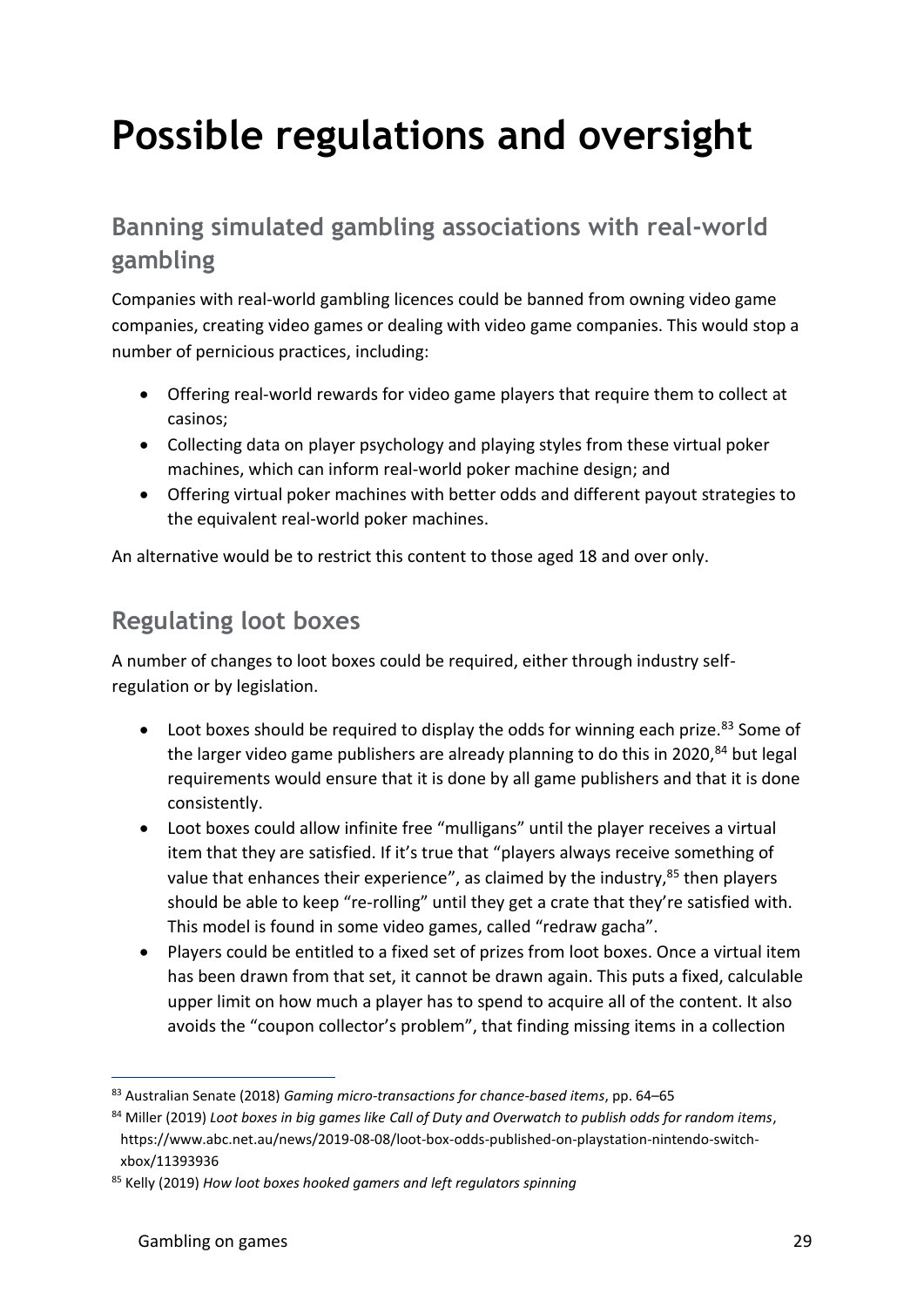becomes exponentially more difficult. This model is found in some video games, called "box gacha". 86

- All content that is available through loot boxes could also be available from the game developer for a fixed price, based on a multiple of rarity and loot box cost. Then players would not have to "chase" particular desired items.
- Loot box odds could be regulated, for example by limiting the rarest items to one in 10 boxes. This would put an upper limit on the value of items.
- Spending caps on in-game microtransactions, for example no more than A\$10 per day or A\$50 per week.
- Require gaming companies to release data to the public/researchers.  $87$
- Fixed odds, so game developers cannot offer different loot box odds to different players based on their playing or spending patterns.
- Require prices to be listed in real money terms, not obfuscated using a virtual currency.
- Where players are "matched" for multiplayer games, the game's matching algorithm must be public to ensure that the game is not manipulating matching to make loot boxes more attractive.

### **Gambling style protections**

The Australian Institute of Family Studies has recommended public education campaigns and gambling messaging for video game gambling, similar to the campaigns and messaging already used for conventional gambling.<sup>88</sup>

Academics Zendle, Meyer and Over suggest allowing players to voluntarily set limits on how much they can spend on loot boxes,<sup>89</sup> similar to poker machine spending limits. These limits could be set game-by-game, or across a gaming platform (Google Play Store for Android phones, the Steam store for computers, etc).

Players should also be able to opt-out of prompts to make micro-transactions or buy loot boxes, including blocking the ability to make in-game purchases altogether if so desired ("self-exclusion").<sup>90</sup>

<sup>86</sup> De Nucci & Kramarzewski (2018) *Box gacha*, https://www.oreilly.com/library/view/practical-gamedesign/9781787121799/a075284d-f9fa-45e6-a7cd-4cd2329b4998.xhtml

<sup>87</sup> Digital, Culture, Media and Sport Committee (2019) *Immersive and addictive technologies inquiry*, p. 13

<sup>88</sup> Australian Institute of Family Studies (2018) *Submission: Gaming micro-transactions for chance-based items*, https://www.aph.gov.au/Parliamentary\_Business/Committees/Senate/Environment\_and\_Communications/ Gamingmicro-transactions/Submissions

<sup>89</sup> Zendle et al. (2019) *Adolescents and loot boxes: links with problem gambling and motivations for purchase*

<sup>90</sup> Australian Senate (2018) *Gaming micro-transactions for chance-based items*, pp. 44–45, 62–64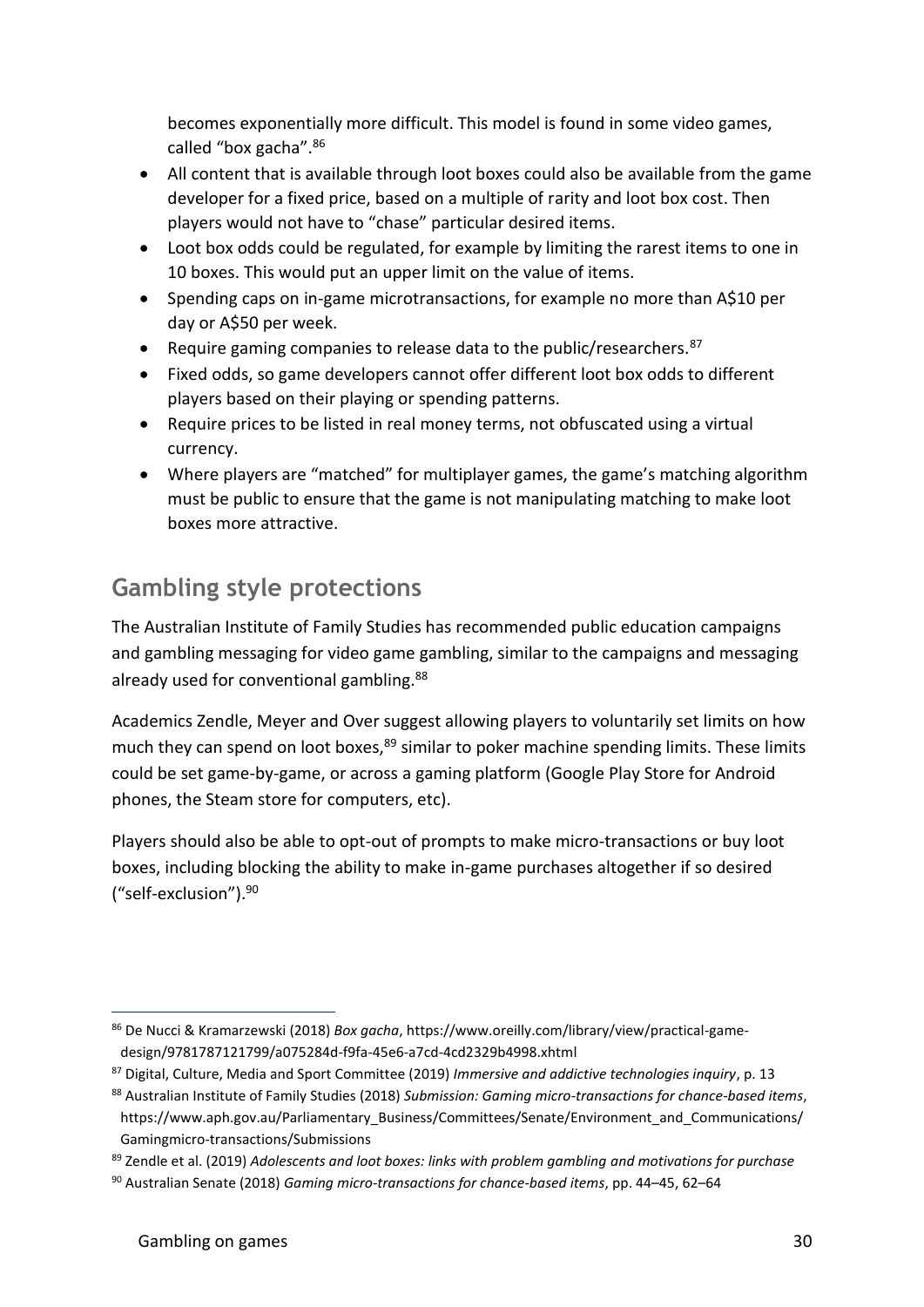The information of how much time a player has spent playing (this session and overall) and how much a player has spent on loot boxes and other micro-transactions should be readily available to them, $91$  perhaps even prompted at the time of purchase.

#### **Classifications and protections for minors**

Games that contain in-game purchases, simulated gambling and/or the buying of chancebased items should have that clearly labelled, for both physical and online sales.

The Australian Greens have recommended that games that contain loot boxes that meet the psychological definition of gambling be rated MA15+ (where virtual items cannot be monetised) or R18+ (where virtual items can be monetised).<sup>92</sup> Academics studying the link between adolescent gaming and gambling have made similar recommendations, <sup>93</sup> as has the Victorian gambling regulator.  $94$ 

Simulated gambling could be banned in games sold or otherwise provided to children. 95

In the existing classification scheme, gambling comes under "themes", while some other types of content are specifically identified, like drug use and violence, with more detailed instructions for how they should be handled. In assessing some of these types of content, the Classification Board treats content "related to incentives and rewards" more strictly. Examples include:

the awarding of additional points; achievement unlocks; new skills or increases in attributes such as strength; making tasks easier to accomplish; accumulating rare forms of game equipment; plot animations and pictures as rewards following an event/action.<sup>96</sup>

Since gambling is not a separate content type, it is not subject to the same detailed breakdown. A distinction between superficial gambling themes and those related to ingame incentives and rewards could be a useful addition to the classification standard. That would distinguish between games with an incidental gambling element, like a "wheel of

<sup>91</sup> Australian Senate (2018) *Gaming micro-transactions for chance-based items*, pp. 44–45

<sup>92</sup> Australian Senate (2018) *Gaming micro-transactions for chance-based items*, p. 79

<sup>93</sup> Zendle et al. (2019) *Adolescents and loot boxes: links with problem gambling and motivations for purchase*

<sup>94</sup> Walker (2017) *Victoria's Gambling Regulator: Loot Boxes "Constitute Gambling"*

<sup>95</sup> Griffiths (2018) *Gambling: "loot boxes" in video games could be conditioning children*, http://theconversation.com/gambling-loot-boxes-in-video-games-could-be-conditioning-children-107667

<sup>96</sup> From the initial classification of *We Happy Few.* Though the classification was repealed, this part remains illustrative of how the Classification Board treats the "related to incentives and rewards" element of the classification guide. Classification Board (2018) *Media release—Classification of the game We Happy Few*, https://www.classification.gov.au/sites/default/files/2019-08/25may2018-classification-of-game-we-thehappy-few.pdf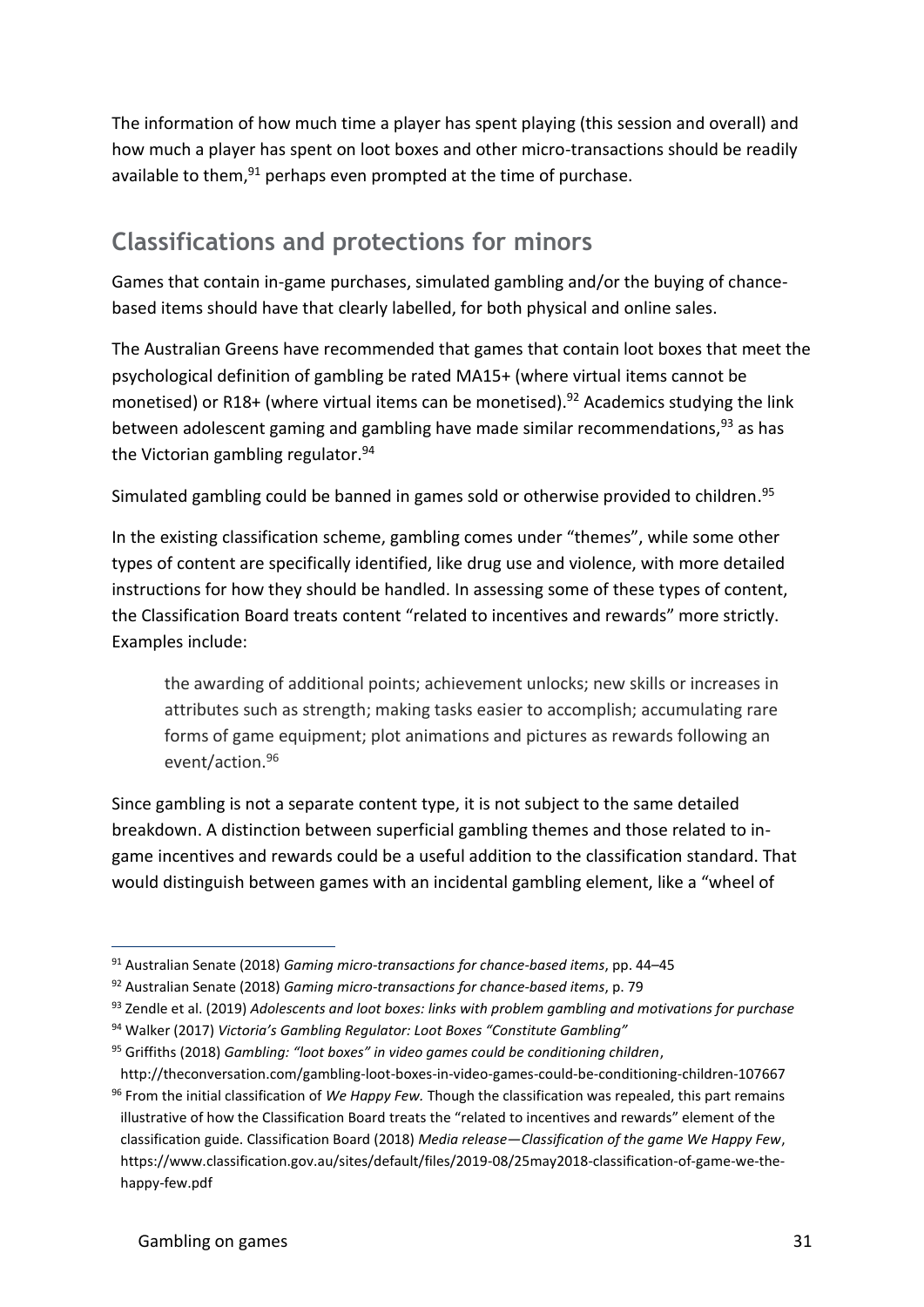fortune" that players can spin for minor prizes, and those games where gambling plays a substantial roll or is necessary to unlock special content.

An extension could be to ban the advertising to children – or players of unconfirmed age – of games that include gambling elements. In 2019, the Unhealthy Marketing to Kids Forum called for strengthened digital marketing controls to protect kids from online gambling advertising.<sup>97</sup>

For in-game purchases made by children, the game could be required to include a "cooling off" period of a day or a week during which the child could "return" the virtual item and get a refund.

In-game purchases by children could be banned altogether, or banned for loot boxes and other choice-based items.

<sup>97</sup> Harper (2019) *Researchers claim children are being exposed to gambling, junk food and alcohol ads online*, https://www.abc.net.au/radionational/programs/lifematters/researchers-claim-children-are-being-exposedto-gambling,-junk/11222122; Unhealthy Marketing to Kids Forum (n.d.) *Protecting Australian children from gambling, alcohol and junk food marketing*, https://www.phaa.net.au/documents/item/3474,